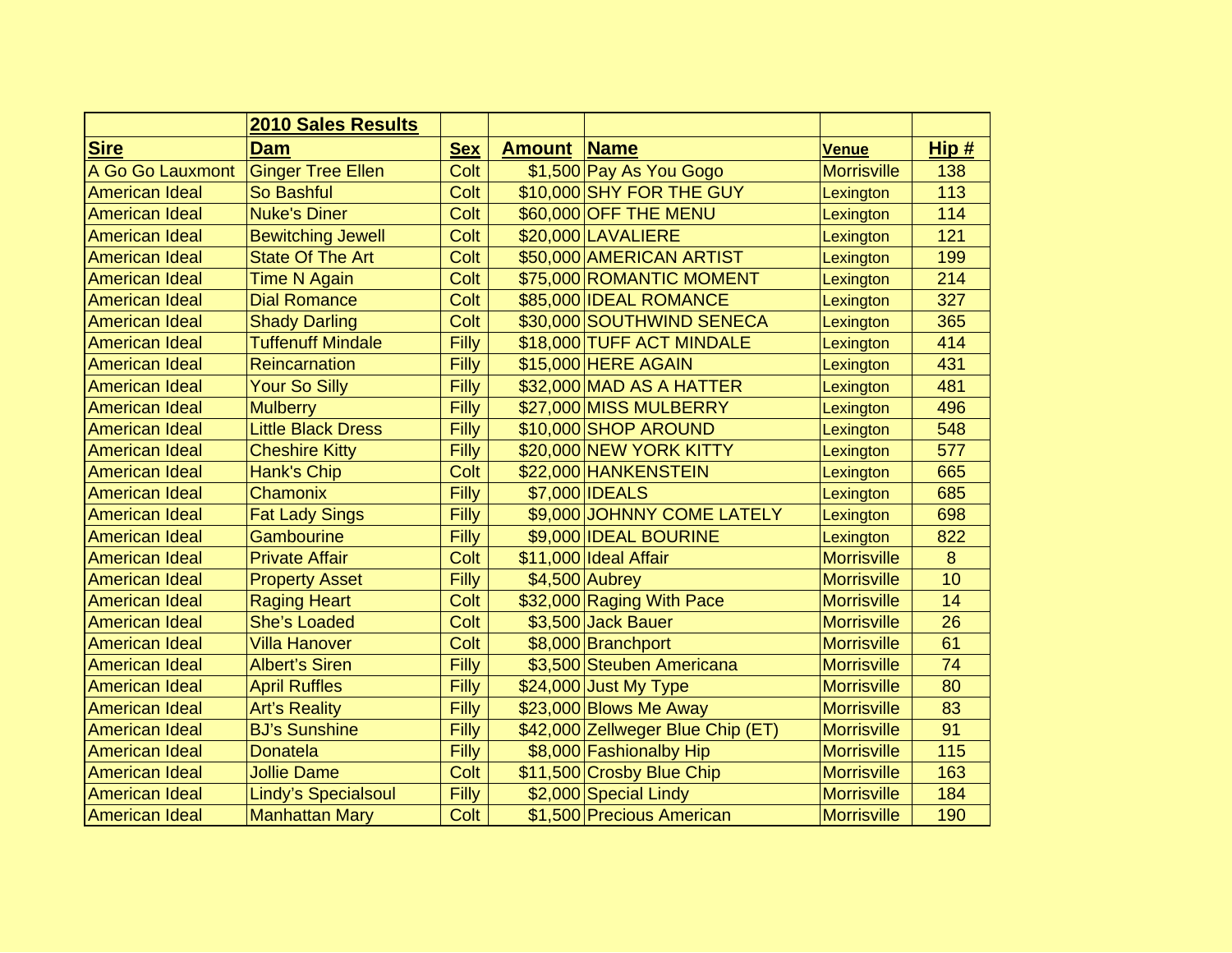| <b>American Ideal</b> | <b>Miss Pangeniality</b>  | <b>Filly</b> | \$7,700 Ideal Miss          | <b>Morrisville</b> | 197 |
|-----------------------|---------------------------|--------------|-----------------------------|--------------------|-----|
| <b>American Ideal</b> | <b>Davinci's Choice</b>   | Colt         | \$5,000 Secret Servant      | <b>Morrisville</b> | 207 |
| <b>American Ideal</b> | <b>Takes The Cake</b>     | Filly        | \$20,000 Blue Chip Corona   |                    | 9   |
|                       |                           | Filly        |                             | <b>Harrisburg</b>  | 11  |
| <b>American Ideal</b> | <b>Cantor's Daughter</b>  |              | \$40,000 Foster Blue Chip   | <b>Harrisburg</b>  |     |
| <b>American Ideal</b> | <b>Delightfully Yours</b> | Colt         | \$15,000 Don Draper         | <b>Harrisburg</b>  | 28  |
| <b>American Ideal</b> | <b>Canadian Culture</b>   | Filly        | \$25,000 Canamerica         | <b>Harrisburg</b>  | 32  |
| American Ideal        | <b>Alice Alice</b>        | Colt         | \$15,000 American Ace       | <b>Harrisburg</b>  | 171 |
| <b>American Ideal</b> | <b>Art's Lady Diana</b>   | Colt         | \$75,000 Arts Ideal Hanover | <b>Harrisburg</b>  | 198 |
| American Ideal        | <b>Shark Tail</b>         | Colt         | \$47,000 Winter Winner      | <b>Harrisburg</b>  | 238 |
| <b>American Ideal</b> | <b>Jett Diamond</b>       | Filly        | \$45,000 Katia's Song       | <b>Harrisburg</b>  | 292 |
| <b>American Ideal</b> | <b>Art Matters</b>        | Colt         | \$26,000 American Captain   | <b>Harrisburg</b>  | 373 |
| <b>American Ideal</b> | <b>Ph Factor</b>          | Filly        | \$6,000 Ideal Ph            | <b>Harrisburg</b>  | 375 |
| <b>American Ideal</b> | <b>Art's Vintage</b>      | Colt         | \$17,000 Yountville         | <b>Harrisburg</b>  | 490 |
| <b>American Ideal</b> | <b>Crystal Slipper</b>    | Colt         | \$40,000 Bronson Blue Chip  | <b>Harrisburg</b>  | 535 |
| <b>American Ideal</b> | <b>Shot Togo Bluechip</b> | Colt         | \$30,000 Heston Blue Chip   | <b>Harrisburg</b>  | 590 |
| <b>American Ideal</b> | <b>Here Comes Gia</b>     | Colt         | \$30,000 American Gi        | Harrisburg         | 600 |
| <b>American Ideal</b> | <b>Highest Bid</b>        | Colt         | \$2,000 Ideal Bid           | <b>Harrisburg</b>  | 601 |
| <b>American Ideal</b> | Ladyotra                  | Filly        | \$7,000 Lasting Impression  | <b>Harrisburg</b>  | 658 |
| American Ideal        | <b>Ichiban Blue Chip</b>  | Colt         | \$50,000 Gable Blue Chip    | <b>Harrisburg</b>  | 664 |
| American Ideal        | <b>Life's Memories</b>    | Filly        | \$19,000 American Renegade  | <b>Harrisburg</b>  | 670 |
| <b>American Ideal</b> | <b>Majorette</b>          | Filly        | \$3,000 Non Pareil          | <b>Harrisburg</b>  | 691 |
| American Ideal        | On Her Way                | Colt         | \$57,000 Ontheclock Hanover | <b>Harrisburg</b>  | 758 |
| <b>American Ideal</b> | On The Arm                | Filly        | \$32,000 Arm In Arm         | <b>Harrisburg</b>  | 761 |
| <b>American Ideal</b> | <b>Pacific Fling</b>      | Filly        | \$12,000 My Spring Fling    | <b>Harrisburg</b>  | 765 |
| <b>American Ideal</b> | <b>Panything Goes</b>     | Colt         | \$10,000 Ideal Phanny Man   | <b>Harrisburg</b>  | 820 |
| <b>American Ideal</b> | <b>Razmataz Hanover</b>   | Colt         | \$25,000 Sissboombah        | <b>Harrisburg</b>  | 821 |
| <b>American Ideal</b> | <b>Rookies Luck</b>       | Colt         | \$13,000 Lansdowne Road     | <b>Harrisburg</b>  | 834 |
| <b>American Ideal</b> | <b>Sara Sue</b>           | Colt         | \$42,000 Major Suitor       | <b>Harrisburg</b>  | 850 |
| <b>American Ideal</b> | <b>Savannah Style</b>     | Colt         | \$7,000 Sandburg Hanover    | <b>Harrisburg</b>  | 853 |
| <b>American Ideal</b> | <b>Silk Canvas</b>        | Colt         | \$35,000 American Portrait  | <b>Harrisburg</b>  | 869 |
| <b>American Ideal</b> | <b>Devils Desire</b>      | Filly        | \$6,500 Blue Chip Midnight  | <b>Harrisburg</b>  | 873 |
| <b>American Ideal</b> | <b>Stefani Blue Chip</b>  | Colt         | \$65,000 Travolta Blue Chip | <b>Harrisburg</b>  | 904 |
| American Ideal        | <b>Allamerican Tiara</b>  | Colt         | \$4,000 Lindy Americana     | <b>Harrisburg</b>  | 998 |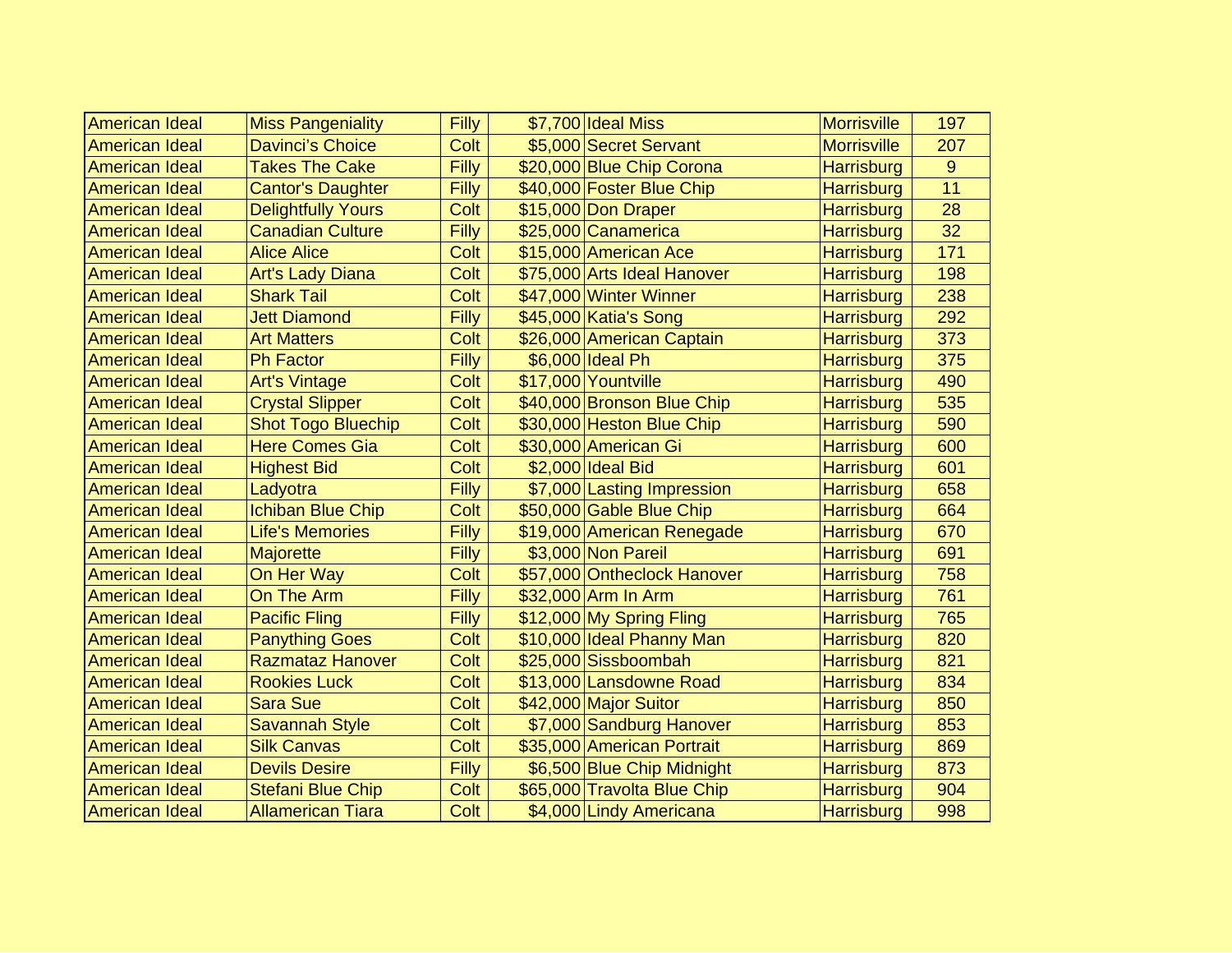| <b>American Ideal</b> | <b>Crickets Can Talk</b>  | Colt         | \$9,500 Burton Blue Chip    | <b>Harrisburg</b>  | 999  |
|-----------------------|---------------------------|--------------|-----------------------------|--------------------|------|
| <b>American Ideal</b> | <b>Chutney Hanover</b>    | <b>Filly</b> | \$54,000 In The Sauce       | <b>Harrisburg</b>  | 1088 |
| <b>American Ideal</b> | <b>Smiddy</b>             | Filly        | \$8,000 Maritime Ideal      | <b>Harrisburg</b>  | 1106 |
| <b>American Ideal</b> | <b>Sunshine State</b>     | Colt         | \$45,000 Blue Chip Sunshine | <b>Harrisburg</b>  | 1125 |
| <b>Art Major</b>      | Liscara                   | Filly        | \$4,500 Lis Sophia          | <b>Harrisburg</b>  | 1175 |
| <b>Art Major</b>      | <b>Armbro Bijou</b>       | Colt         | \$25,000 BIJOU THEATER      | Lexington          | 12   |
| <b>Art Major</b>      | <b>Yankee Lacey</b>       | Colt         | \$55,000 MAJOR SNOWSTORM    | Lexington          | 41   |
| <b>Art Major</b>      | <b>Armbro Bombay</b>      | Colt         | \$70,000 MAJOR BOMBAY       | Lexington          | 62   |
| <b>Art Major</b>      | Digga Digga               | Colt         | \$52,000 MAJOR IN THE ARTS  | Lexington          | 64   |
| <b>Art Major</b>      | <b>Bronzer Babe</b>       | Colt         | \$60,000 VACATION VIBE      | Lexington          | 79   |
| <b>Art Major</b>      | <b>Best Laid Plans</b>    | Colt         | \$105,000 FUTURE PLANS      | Lexington          | 91   |
| <b>Art Major</b>      | <b>Impagain Hanover</b>   | Colt         | \$47,000 ART'S IMP          | Lexington          | 93   |
| <b>Art Major</b>      | <b>Noble Martha</b>       | Colt         | \$15,000 LIMA NOSTALGIA     | Lexington          | 156  |
| <b>Art Major</b>      | <b>Only The Best</b>      | Colt         | \$60,000 BREADANDCHOCOLATE  | Lexington          | 162  |
| <b>Art Major</b>      | <b>Road To Pandalay</b>   | Colt         | \$42,000 ART LAYOUT         | Lexington          | 168  |
| <b>Art Major</b>      | <b>Lady Kisses</b>        | Filly        | \$20,000 TIMBERWOLF         | Lexington          | 171  |
| <b>Art Major</b>      | Mommy Robin Q             | Filly        | \$60,000 DOUBLE MAJOR       | Lexington          | 198  |
| <b>Art Major</b>      | <b>Cool World</b>         | Filly        | \$17,000 ARCTIC CIRCLE      | Lexington          | 262  |
| <b>Art Major</b>      | Midsummer Night           | Filly        | \$15,000 TILL DAWN          | Lexington          | 308  |
| <b>Art Major</b>      | Linda Letsgo              | Filly        | \$20,000 MAJOR MOVES        | Lexington          | 337  |
| <b>Art Major</b>      | <b>Now On Sale</b>        | Filly        | \$7,000 MAJOR SALE          | Lexington          | 383  |
| <b>Art Major</b>      | <b>Daily Laugh</b>        | Filly        | \$37,000 PERFORMING NIGHTLY | Lexington          | 426  |
| <b>Art Major</b>      | <b>Her Odyssey</b>        | Colt         | \$6,000 HER MISCONDUCT      | Lexington          | 542  |
| <b>Art Major</b>      | <b>Tarport Julie</b>      | Filly        | \$7,500 Tarport Elsa (ET)   | <b>Morrisville</b> | 12   |
| <b>Art Major</b>      | Candemonium               | Filly        | \$9,000 Tiger's Tale        | <b>Morrisville</b> | 96   |
| <b>Art Major</b>      | <b>B J's Cloud Burst</b>  | Colt         | \$15,000 Stallone Blue Chip | <b>Morrisville</b> | 109  |
| <b>Art Major</b>      | <b>Lauren Order</b>       | Colt         | \$75,000 Lawgiver Hanover   | <b>Harrisburg</b>  | 40   |
| <b>Art Major</b>      | <b>Mustang Kensley</b>    | Colt         | \$42,000 Majority Share     | <b>Harrisburg</b>  | 62   |
| <b>Art Major</b>      | <b>One Eyed Floozie</b>   | Colt         | \$35,000 Major Affair       | <b>Harrisburg</b>  | 80   |
| <b>Art Major</b>      | <b>Paris Hanover</b>      | Colt         | \$50,000 Panache Hanover    | <b>Harrisburg</b>  | 86   |
| <b>Art Major</b>      | <b>Isabella Blue Chip</b> | Filly        | \$47,000 Bleeding Blue      | <b>Harrisburg</b>  | 123  |
| <b>Art Major</b>      | <b>Twin B Beachbaby</b>   | Colt         | \$90,000 Tech Major Hanover | <b>Harrisburg</b>  | 142  |
| <b>Art Major</b>      | <b>Allamerican Cognac</b> | Filly        | \$55,000 Acacia Hanover     | <b>Harrisburg</b>  | 174  |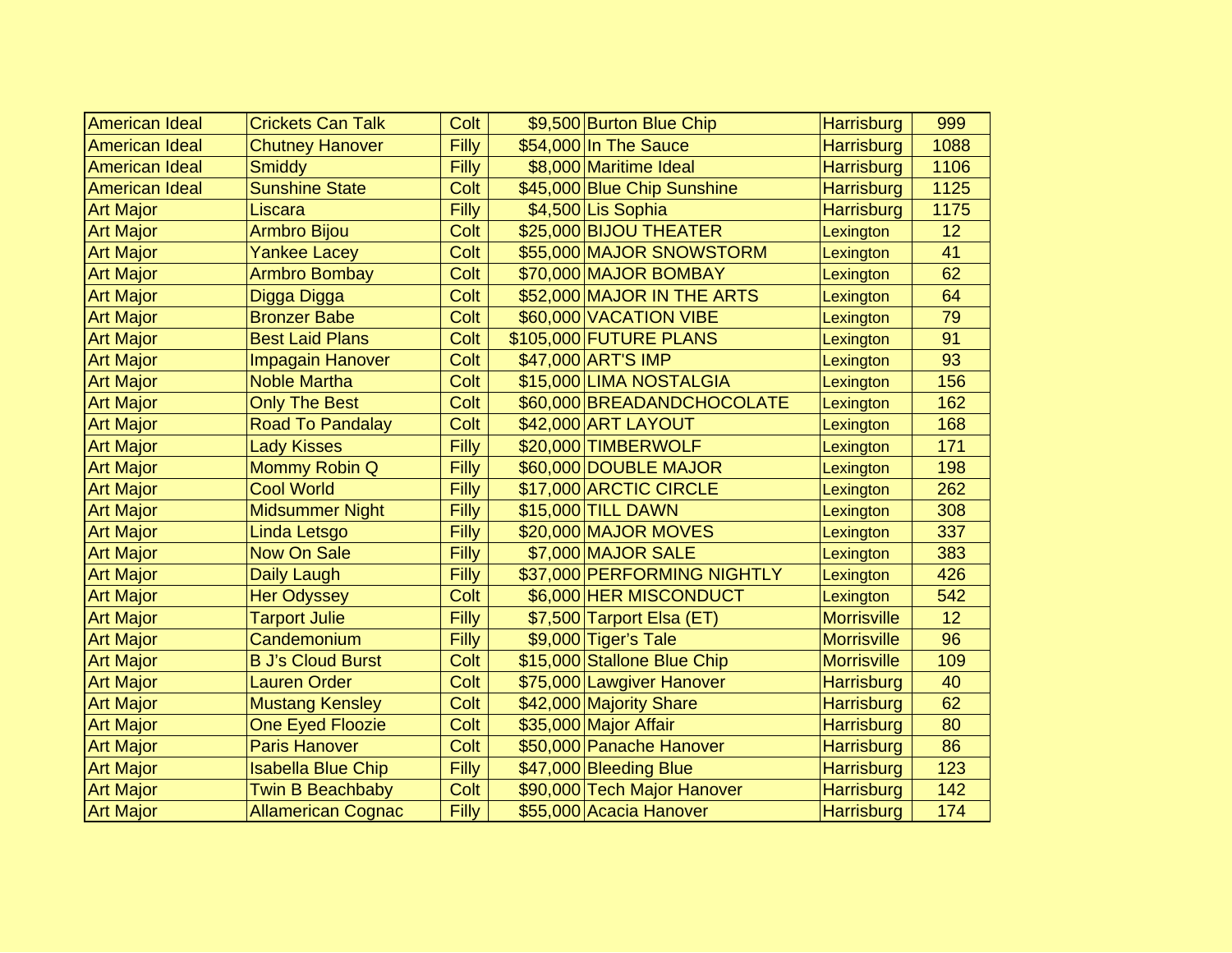| <b>Art Major</b> | <b>Mambo Hall</b>         | Filly | \$50,000 Baby Rosa          | <b>Harrisburg</b> | 185 |
|------------------|---------------------------|-------|-----------------------------|-------------------|-----|
| <b>Art Major</b> | Schoolofcardknocks        | Filly | \$60,000 Cold Hard Facts    | <b>Harrisburg</b> | 199 |
| <b>Art Major</b> | <b>Calgary Hanover</b>    | Filly | \$60,000 Centralia Hanover  | <b>Harrisburg</b> | 219 |
| <b>Art Major</b> | Carolache                 | Filly | \$25,000 Major Issue        | <b>Harrisburg</b> | 224 |
| <b>Art Major</b> | <b>Chotat Milk</b>        | Colt  | \$60,000 Southwind Got Milk | Harrisburg        | 233 |
| <b>Art Major</b> | <b>Current Hanover</b>    | Filly | \$115,000 Czarina Hanover   | <b>Harrisburg</b> | 242 |
| <b>Art Major</b> | <b>Speed Date</b>         | Filly | \$37,000 Major Crush        | <b>Harrisburg</b> | 250 |
| <b>Art Major</b> | <b>Allamerican Memory</b> | Filly | \$40,000 Virtual Memory     | <b>Harrisburg</b> | 253 |
| <b>Art Major</b> | <b>Thereal Ideal</b>      | Colt  | \$100,000 Real Major Deal   | <b>Harrisburg</b> | 263 |
| <b>Art Major</b> | <b>Misty Flirts</b>       | Filly | \$60,000 Day Blue Chip      | <b>Harrisburg</b> | 284 |
| <b>Art Major</b> | In Every Way              | Filly | \$16,000 Twin B My Way      | <b>Harrisburg</b> | 287 |
| <b>Art Major</b> | <b>Malocchio</b>          | Filly | \$51,000 Our Sophia         | <b>Harrisburg</b> | 317 |
| <b>Art Major</b> | Ascending                 | Colt  | \$70,000 Connery Blue Chip  | <b>Harrisburg</b> | 333 |
| <b>Art Major</b> | <b>Casino Miss</b>        | Filly | \$67,000 Ryder Blue Chip    | <b>Harrisburg</b> | 341 |
| <b>Art Major</b> | <b>Neverending Dream</b>  | Colt  | \$55,000 Brillance          | <b>Harrisburg</b> | 347 |
| <b>Art Major</b> | Normajeankillean          | Colt  | \$10,000 Keystone Nick      | <b>Harrisburg</b> | 354 |
| <b>Art Major</b> | <b>R Ellen Hanover</b>    | Filly | \$20,000 R Maggie Hanover   | <b>Harrisburg</b> | 385 |
| <b>Art Major</b> | <b>Roses For Molly</b>    | Colt  | \$40,000 Southwind Royal    | <b>Harrisburg</b> | 390 |
| <b>Art Major</b> | <b>Bad Due Day</b>        | Colt  | \$23,000 Art Due Day        | <b>Harrisburg</b> | 416 |
| <b>Art Major</b> | <b>Up Front Fire</b>      | Filly | \$37,000 Upstroke Hanover   | <b>Harrisburg</b> | 435 |
| <b>Art Major</b> | <b>Whitley's Scooter</b>  | Colt  | \$23,000 Whit's Your Major  | <b>Harrisburg</b> | 444 |
| <b>Art Major</b> | <b>Armbro Penelope</b>    | Filly | \$48,000 Film Critic        | <b>Harrisburg</b> | 477 |
| <b>Art Major</b> | <b>Observe Me</b>         | Filly | \$25,000 Winbak Artzy Gal   | <b>Harrisburg</b> | 479 |
| <b>Art Major</b> | <b>Armbro Wallflower</b>  | Colt  | \$145,000 College Major     | <b>Harrisburg</b> | 482 |
| <b>Art Major</b> | <b>Cinder Best</b>        | Colt  | \$50,000 Cinder Lane Major  | <b>Harrisburg</b> | 525 |
| <b>Art Major</b> | Daisy's Dragon            | Filly | \$25,000 Daphne Hanover     | <b>Harrisburg</b> | 538 |
| <b>Art Major</b> | <b>Gone Dancing</b>       | Colt  | \$30,000 Ravenhill          | <b>Harrisburg</b> | 586 |
| <b>Art Major</b> | <b>Jet Lag N</b>          | Filly | \$2,500 Bj's Mustique       | <b>Harrisburg</b> | 631 |
| <b>Art Major</b> | Long Island Lolita        | Colt  | \$42,000 Artillery Major    | <b>Harrisburg</b> | 678 |
| <b>Art Major</b> | Lookettepoedunk           | Filly | \$4,000 Lookettepoego       | <b>Harrisburg</b> | 679 |
| <b>Art Major</b> | <b>Moss Blue Chip</b>     | Colt  | \$35,000 Racing Rocky       | <b>Harrisburg</b> | 722 |
| <b>Art Major</b> | <b>Ms Pro Stienam</b>     | Colt  | \$30,000 Clooney Blue Chip  | <b>Harrisburg</b> | 789 |
| <b>Art Major</b> | <b>Pw Spare</b>           | Colt  | \$85,000 Hope Blue Chip     | <b>Harrisburg</b> | 809 |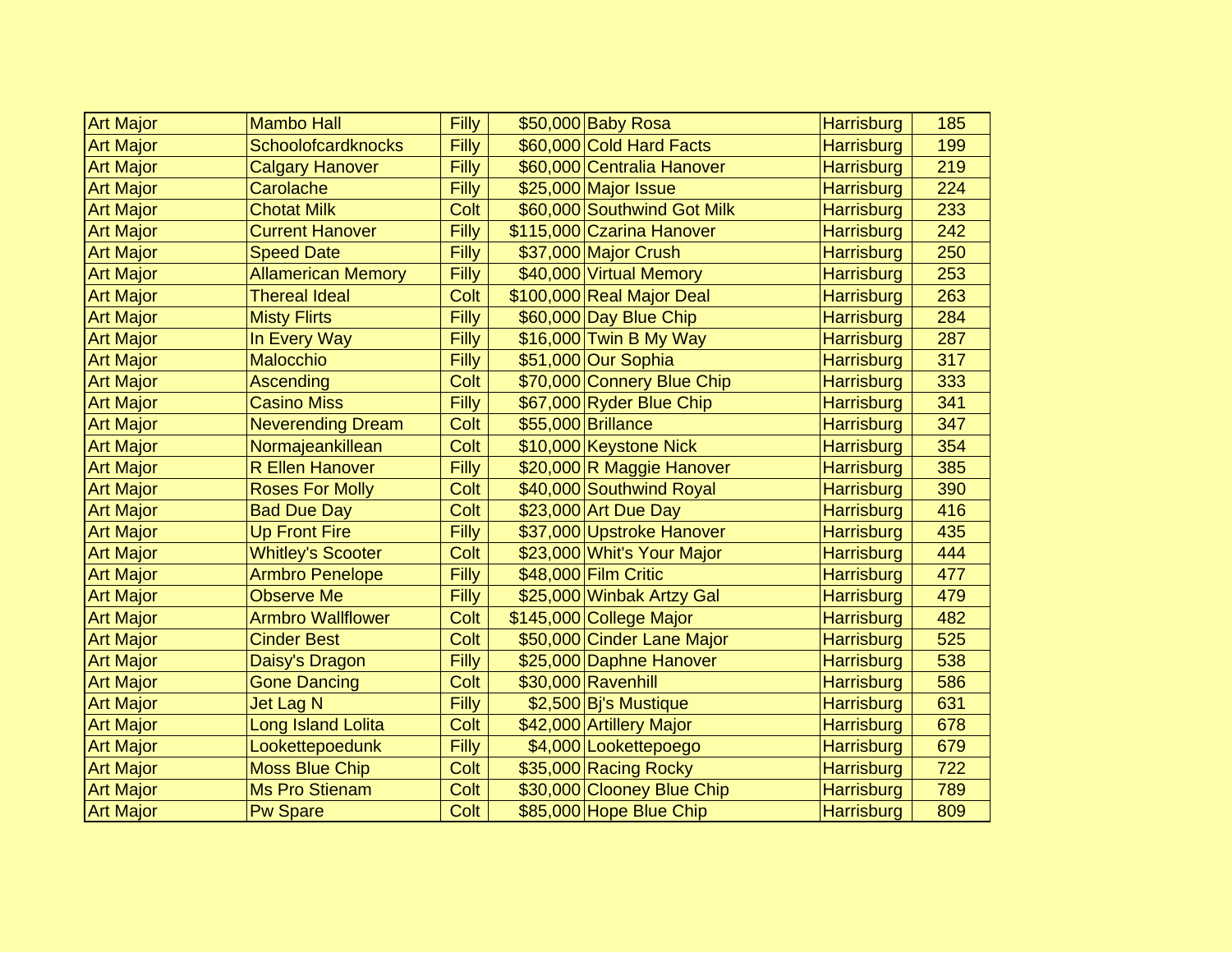| <b>Art Major</b> | Kandyapplered            | Colt         | \$7,000 Cowboy Max         | <b>Harrisburg</b>  | 851            |
|------------------|--------------------------|--------------|----------------------------|--------------------|----------------|
| <b>Art Major</b> | <b>Hat Dance Hanover</b> | <b>Filly</b> | $$40,000$ Happyness Is     | <b>Harrisburg</b>  | 859            |
| <b>Art Major</b> | <b>Shanaia Hanover</b>   | Colt         | \$30,000 Major's Shadow    | <b>Harrisburg</b>  | 861            |
| <b>Art Major</b> | <b>Allinone</b>          | Filly        | \$27,000 Cosmic Art        | <b>Harrisburg</b>  | 876            |
| <b>Art Major</b> | <b>Dreams Made Real</b>  | Colt         | \$45,000 Sell The Dream    | <b>Harrisburg</b>  | 923            |
| <b>Art Major</b> | <b>This Fool Rocks</b>   | Colt         | \$13,000 Major Marcus      | <b>Harrisburg</b>  | 930            |
| <b>Art Major</b> | <b>Twin B Diva</b>       | Colt         | \$20,000 Peck Blue Chip    | <b>Harrisburg</b>  | 943            |
| <b>Art Major</b> | <b>Wonder Lady</b>       | Filly        | \$15,000 Wonder Wife       | <b>Harrisburg</b>  | 980            |
| <b>Art Major</b> | <b>Carta Final</b>       | Filly        | \$37,000 So Articulate     | <b>Harrisburg</b>  | 1071           |
| <b>Art Major</b> | <b>Dubai Hanover</b>     | Filly        | \$30,000 Twin B Dazzle     | <b>Harrisburg</b>  | 1137           |
| Artiscape        | L C Cinderella           | Filly        | $$4,500$ Jemily            | <b>Harrisburg</b>  | 1165           |
| Artiscape        | <b>Vesta Blue Chip</b>   | Colt         | \$35,000 WINBAK JETSTREAM  | Lexington          | 66             |
| Artiscape        | <b>Boogie Woogie Flu</b> | Colt         | \$16,000 MY BOOGIE SHOES   | Lexington          | 207            |
| Artiscape        | Ladyeyes                 | Colt         | \$40,000 EYES OF GLORY     | Lexington          | 380            |
| Artiscape        | <b>Tornado Island</b>    | Colt         | \$21,000 ART'S BAD BOY     | Lexington          | 412            |
| Artiscape        | <b>Remember When</b>     | Colt         | \$25,000 MEMORY GAME       | Lexington          | 421            |
| Artiscape        | <b>Tiburon Jane</b>      | Colt         | \$5,000 WING STREET        | Lexington          | 472            |
| Artiscape        | <b>Shell I Scoot</b>     | Colt         | \$25,000 SHELLISCAPE       | Lexington          | 479            |
| Artiscape        | <b>China Princess</b>    | Colt         | \$20,000 GLASS PRINCE      | Lexington          | 503            |
| Artiscape        | <b>Ms Harrington</b>     | Colt         | \$9,000 MR BAILEY          | Lexington          | 534            |
| Artiscape        | <b>Puccini Blue Chip</b> | Colt         | \$19,000 SOMETHING BLUE    | Lexington          | 555            |
| Artiscape        | Looknforagirllikeu       | Colt         | \$37,000 UNEEDAMANLIKEME   | Lexington          | 566            |
| Artiscape        | <b>Dedi's Dream</b>      | Filly        | \$7,000 LIMA DAYDREAM      | Lexington          | 589            |
| Artiscape        | <b>Ribbons And Bows</b>  | Filly        | \$10,000 ARTIE'S GIFT      | Lexington          | 604            |
| Artiscape        | <b>Incredible Sharon</b> | Filly        | \$3,000 INCREDIBLE FUTURES | Lexington          | 695            |
| Artiscape        | <b>Her Own Boss</b>      | Filly        | \$4,000 HER OWN DESTINY    | Lexington          | 704            |
| Artiscape        | <b>Stasia's Girl</b>     | Filly        | \$2,700 Diaz Blue Chip     | <b>Morrisville</b> | $\overline{4}$ |
| Artiscape        | <b>Shark Lady</b>        | Colt         | \$15,000 Fins To The Left  | <b>Morrisville</b> | 25             |
| Artiscape        | <b>Superior Scooter</b>  | Filly        | \$4,700 Kelly Blue Chip    | <b>Morrisville</b> | 42             |
| Artiscape        | <b>Temptation Island</b> | Colt         | \$16,000 Art Of Temptation | <b>Morrisville</b> | 48             |
| Artiscape        | <b>The Real West</b>     | Filly        | \$7,500 Southwind Thistle  | <b>Morrisville</b> | 50             |
| Artiscape        | <b>Twist Of Jate</b>     | Colt         | \$2,500 Art Of Escape      | <b>Morrisville</b> | 57             |
| Artiscape        | <b>Victoria Secret</b>   | Filly        | \$4,500 Secret Escape      | <b>Morrisville</b> | 60             |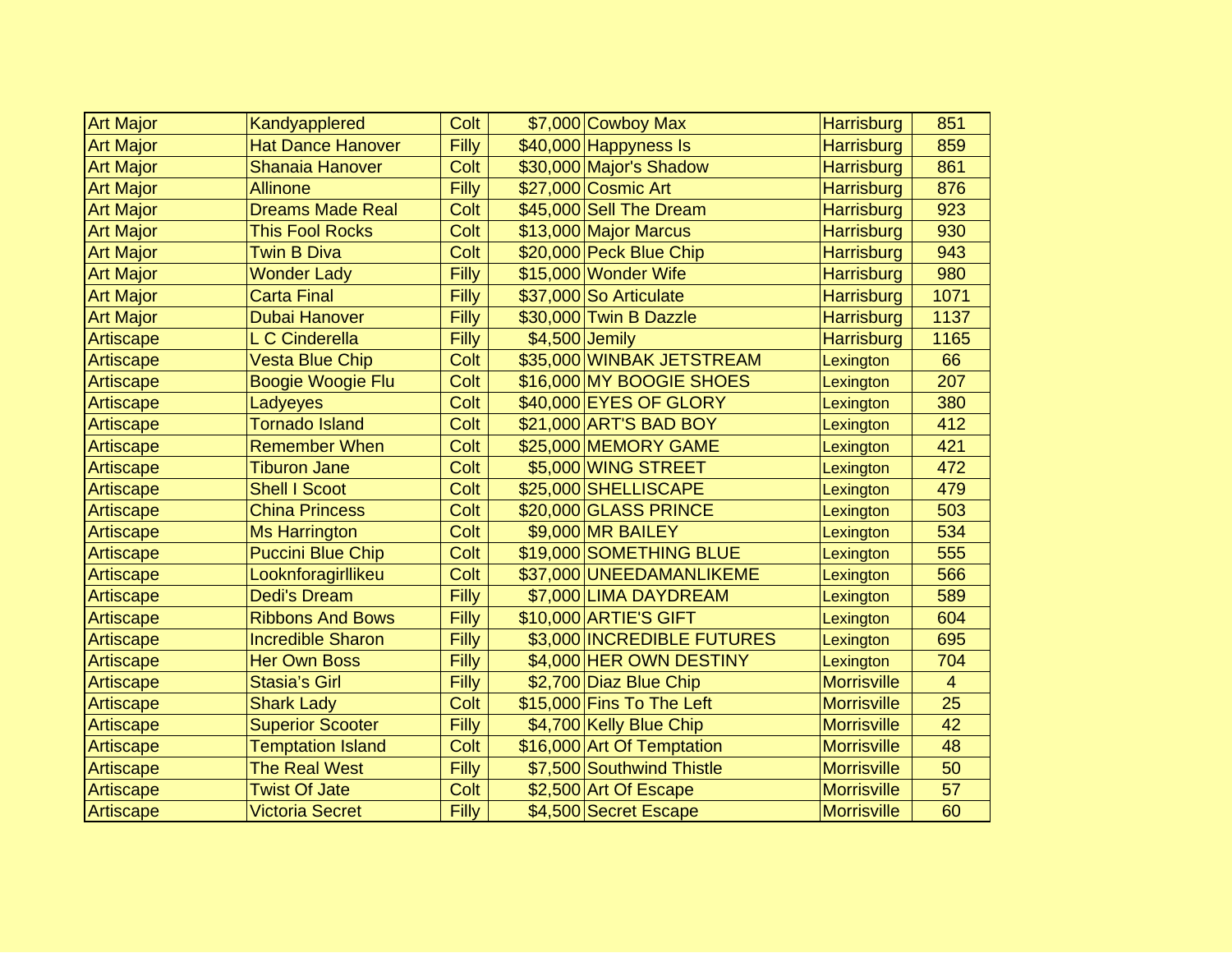| Artiscape               | <b>Windsun Caprice</b>    | Colt         | \$16,000 Moonlight Ransom   | <b>Morrisville</b> | 68   |
|-------------------------|---------------------------|--------------|-----------------------------|--------------------|------|
| Artiscape               | <b>Bob's Wizzard</b>      | Colt         | \$9,000 Gibson Blue Chip    | <b>Morrisville</b> | 81   |
| Artiscape               | <b>Class Of Her Own</b>   | Filly        | \$3,000 Itslikeuneverleft   | <b>Morrisville</b> | 101  |
| Artiscape               | <b>Devereaux</b>          | Colt         | \$9,000 BJ's Rameau         | <b>Morrisville</b> | 112  |
| Artiscape               | <b>Hasty Dewar</b>        | Filly        | \$12,000 Hearts N Flowers   | <b>Morrisville</b> | 148  |
| Artiscape               | <b>Lady Leslie</b>        | Filly        | \$15,000 Art Alliance       | <b>Morrisville</b> | 175  |
| Artiscape               | R L Annie H               | Filly        | \$11,000 Streep Blue Chip   | <b>Morrisville</b> | 183  |
| Artiscape               | Ms Rome CC                | Filly        | \$2,500 Steuben Thirstyowl  | <b>Morrisville</b> | 200  |
| Artiscape               | <b>Heather's Western</b>  | Colt         | \$30,000 Back Beyond        | <b>Harrisburg</b>  | 91   |
| Artiscape               | <b>Song Bird Hanover</b>  | Colt         | \$1,000 Jk Thriller         | Harrisburg         | 118  |
| Artiscape               | <b>Madison Rose</b>       | Colt         | \$32,000 Who's Your Maddy   | <b>Harrisburg</b>  | 311  |
| Artiscape               | <b>Perfect Profile</b>    | Filly        | \$30,000 Freedom Dancer     | <b>Harrisburg</b>  | 506  |
| Artiscape               | <b>Dear Old Girl</b>      | Filly        | \$7,000 Escape Girl         | <b>Harrisburg</b>  | 540  |
| Artiscape               | <b>Jenna Sweetie</b>      | Filly        | \$1,000 Flawless Art        | <b>Harrisburg</b>  | 572  |
| Artiscape               | Marshamarshamarsha        | Filly        | \$9,500 No Escaping Marsha  | <b>Harrisburg</b>  | 695  |
| Artiscape               | <b>Nines Wild</b>         | Colt         | \$22,000 Big Game           | <b>Harrisburg</b>  | 744  |
| Artiscape               | <b>Only Way To Go</b>     | Colt         | \$30,000 Waywatcher         | <b>Harrisburg</b>  | 760  |
| Artiscape               | <b>Pro Town Best</b>      | Filly        | \$9,000 Protown Bound       | <b>Harrisburg</b>  | 803  |
| Artiscape               | <b>Ru In The Game</b>     | Filly        | \$9,000 Artcade Game        | <b>Harrisburg</b>  | 843  |
| Artiscape               | <b>Skirt Alert</b>        | Filly        | \$4,500 Bj's Firefly        | <b>Harrisburg</b>  | 875  |
| Artiscape               | <b>Spring Mist</b>        | Colt         | \$2,500 Ocean Mist          | <b>Harrisburg</b>  | 900  |
| Artiscape               | <b>Thats No Lady</b>      | Colt         | \$22,000 Exit Here          | <b>Harrisburg</b>  | 928  |
| Artiscape               | Voucher                   | Colt         | \$45,000 Vouch Potato       | Harrisburg         | 955  |
| Artiscape               | <b>Western Countess</b>   | Colt         | \$15,000 Countescape        | <b>Harrisburg</b>  | 960  |
| Artiscape               | <b>Arl's Troublemaker</b> | Colt         | \$17,000 Breakin The Law    | <b>Harrisburg</b>  | 1009 |
| Artiscape               | <b>Baby Michelle</b>      | <b>Filly</b> | \$18,000 Fit To Romp        | <b>Harrisburg</b>  | 1037 |
| Artiscape               | <b>Cinnamon Reel</b>      | Colt         | \$20,000 Cinnamon Rolls     | <b>Harrisburg</b>  | 1093 |
| Artiscape               | <b>Datefortheball</b>     | Colt         | \$10,000 New Years Eve Ball | <b>Harrisburg</b>  | 1117 |
| Artiscape               | Dawn's Ideal              | Filly        | \$3,000 Dawn's Delight      | <b>Harrisburg</b>  | 1119 |
| Artiscape               | <b>Donna's Girl</b>       | $\mathsf{g}$ | \$16,000 Donna's Scape      | <b>Harrisburg</b>  | 1127 |
| <b>Bettor's Delight</b> | <b>Unblemished</b>        | Filly        | \$15,000 Steuben Mistress   | <b>Morrisville</b> | 59   |
| <b>Bettor's Delight</b> | <b>Winona Hanover</b>     | Filly        | \$4,000 Southwind Wichita   | <b>Morrisville</b> | 69   |
| <b>Bettor's Delight</b> | L Dees Abletowin          | Colt         | \$15,000 L Dees Bettowin    | <b>Morrisville</b> | 73   |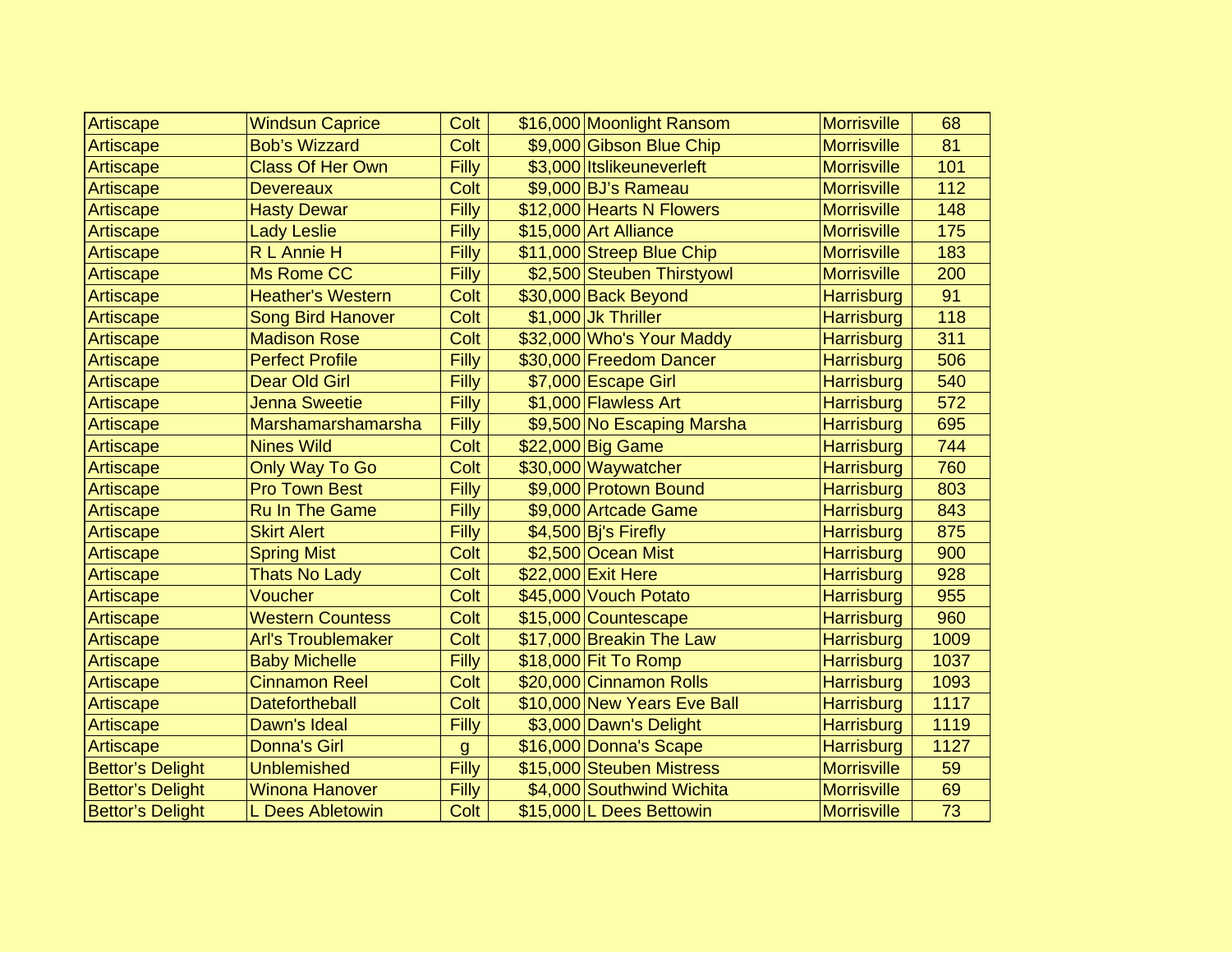| <b>Bettor's Delight</b> | Polly Can Do It          | Filly | \$25,000 Barry Blue Chip      | <b>Morrisville</b> | 92             |
|-------------------------|--------------------------|-------|-------------------------------|--------------------|----------------|
| <b>Bettor's Delight</b> | <b>Art In The Park</b>   | Colt  | \$13,000 Grant Blue Chip (ET) | <b>Morrisville</b> | 108            |
| <b>Bettor's Delight</b> | <b>Front Page News</b>   | Filly | \$9,000 Tom Girl              | <b>Morrisville</b> | 132            |
| <b>Bettor's Delight</b> | <b>Guerilla Girl</b>     | Colt  | \$5,500 Chasing The Max       | <b>Morrisville</b> | 143            |
| <b>Bettor's Delight</b> | <b>Felicia Hanover</b>   | Colt  | \$12,000 Pitt Blue Chip       | <b>Morrisville</b> | 165            |
| <b>Bettor's Delight</b> | <b>Nells Bells</b>       | Filly | \$7,000 Weaver Blue Chip      | <b>Morrisville</b> | 182            |
| <b>Bettor's Delight</b> | <b>Midnight Sin</b>      | Filly | \$5,200 Southwind Missouri    | <b>Morrisville</b> | 196            |
| <b>Bettor's Delight</b> | <b>Hornby Lucky</b>      | Colt  | \$70,000 WINBAK LUCKY BET     | Lexington          | $6\phantom{1}$ |
| <b>Bettor's Delight</b> | <b>Road Sign</b>         | Colt  | \$67,000 DOMETHATAGAIN        | Lexington          | 22             |
| <b>Bettor's Delight</b> | <b>Trulyawork Of Art</b> | Colt  | \$32,000 VANITY FAIREST       | Lexington          | 58             |
| <b>Bettor's Delight</b> | <b>Enchanted Beauty</b>  | Colt  | \$75,000 BUBBALOO LOO         | Lexington          | 87             |
| <b>Bettor's Delight</b> | <b>Under Your Spell</b>  | Colt  | \$140,000 WRITE THE CHECK     | Lexington          | 90             |
| <b>Bettor's Delight</b> | <b>Artistic Vision</b>   | Colt  | \$250,000 MAVOURNEEN          | Lexington          | 98             |
| <b>Bettor's Delight</b> | My Fave Wave             | Colt  | \$95,000 CHEER MY DEAR        | Lexington          | 99             |
| <b>Bettor's Delight</b> | <b>Ideal Coast</b>       | Colt  | \$45,000 COAST TO COAST       | Lexington          | 137            |
| <b>Bettor's Delight</b> | <b>Mythical</b>          | Colt  | \$40,000 EIGHTHUNRDOLARBILL   | Lexington          | 149            |
| <b>Bettor's Delight</b> | <b>Sweet On Art</b>      | Colt  | \$85,000 START THE PARTY      | Lexington          | 157            |
| <b>Bettor's Delight</b> | <b>Village Jato</b>      | Filly | \$85,000 STIRLING ADVOCATE    | Lexington          | 175            |
| <b>Bettor's Delight</b> | <b>Sakura Hanover</b>    | Filly | \$127,000 UPFRONTANDPERSONAL  | Lexington          | 177            |
| <b>Bettor's Delight</b> | <b>Under Her Spell</b>   | Filly | \$100,000 SPELL ON WHEELS     | Lexington          | 185            |
| <b>Bettor's Delight</b> | <b>Southwind Rio</b>     | Filly | \$27,000 SOUTHWIND REGINA     | Lexington          | 186            |
| <b>Bettor's Delight</b> | <b>London Eye</b>        | Filly | \$47,000 MILLENIUM WHEEL      | Lexington          | 203            |
| <b>Bettor's Delight</b> | <b>Tundra Bird</b>       | Filly | \$35,000 TUNDRA'S DELIGHT     | Lexington          | 211            |
| <b>Bettor's Delight</b> | <b>Natchitoches</b>      | Filly | \$77,000 HIT THE FAN          | Lexington          | 219            |
| <b>Bettor's Delight</b> | <b>Angel's Share</b>     | Filly | \$35,000 WING AND A SHARE     | Lexington          | 241            |
| <b>Bettor's Delight</b> | <b>Goa Girl</b>          | Filly | \$55,000 ART'S DELIGHT        | Lexington          | 249            |
| <b>Bettor's Delight</b> | <b>Madura</b>            | Filly | \$90,000 BETTOR'S CHOICE      | Lexington          | 263            |
| <b>Bettor's Delight</b> | Jen Bo Jenna             | Filly | \$8,000 DEREK DELIGHT         | Lexington          | 322            |
| <b>Bettor's Delight</b> | <b>Cavetta Hanover</b>   | Colt  | \$12,000 LIMA CASINO          | Lexington          | 348            |
| <b>Bettor's Delight</b> | <b>Southwind Coral</b>   | Colt  | \$27,000 CORAL SNAKE          | Lexington          | 350            |
| <b>Bettor's Delight</b> | <b>Streisands Place</b>  | Colt  | \$30,000 BETTOR'S ARENA       | Lexington          | 364            |
| <b>Bettor's Delight</b> | <b>Forever Cam</b>       | Colt  | \$35,000 FOREVER JUST         | Lexington          | 368            |
| <b>Bettor's Delight</b> | <b>Tres Vidas</b>        | Colt  | \$5,000 CUPID'S BET           | Lexington          | 415            |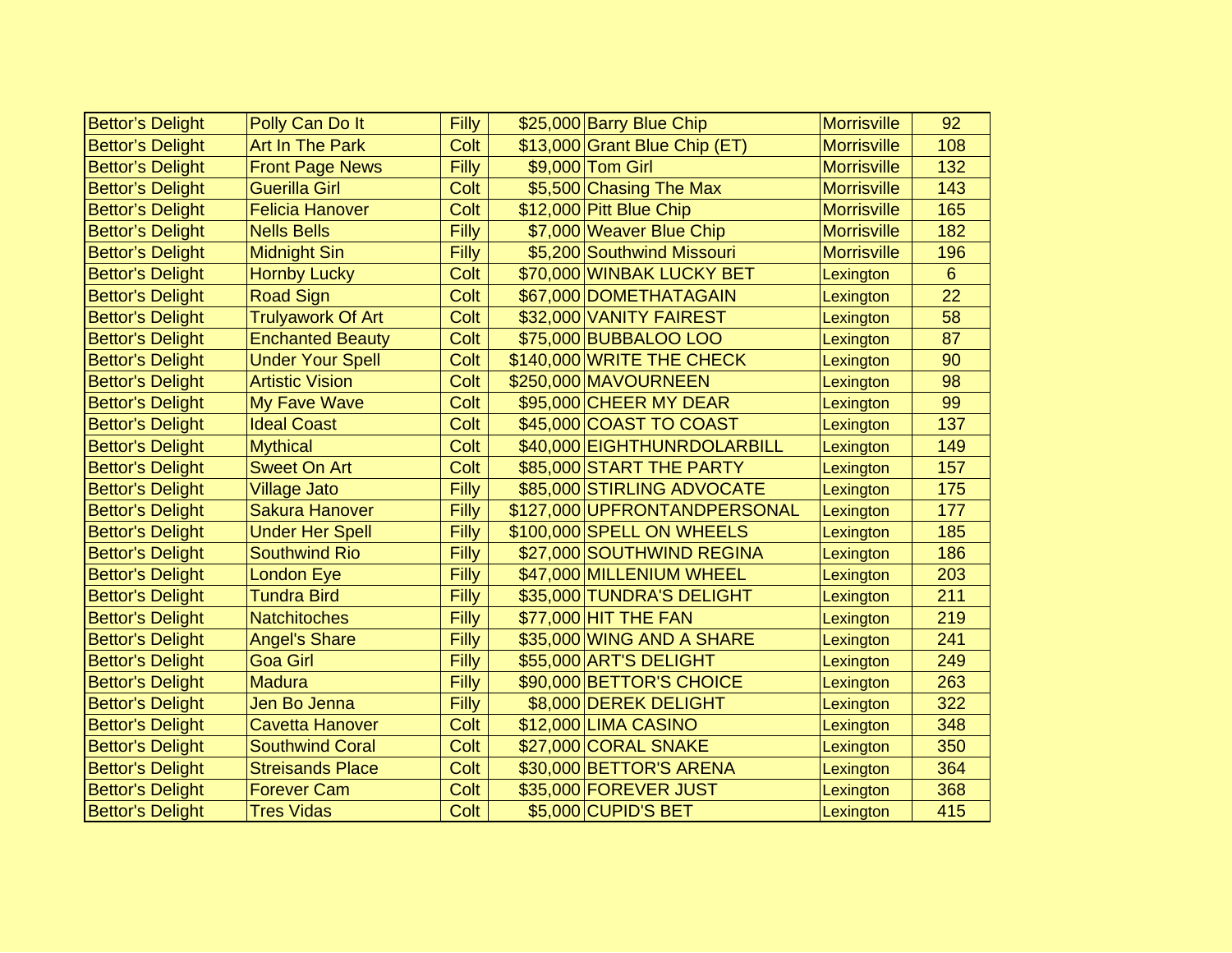| <b>Bettor's Delight</b> | <b>She's Eligible</b>     | Colt  | \$26,000 HUNK  |                             | Lexington         | 517 |
|-------------------------|---------------------------|-------|----------------|-----------------------------|-------------------|-----|
| <b>Bettor's Delight</b> | <b>Tarport Dorothy</b>    | Filly |                | \$17,000 RUBY DELIGHT       | Lexington         | 533 |
| <b>Bettor's Delight</b> | <b>Hi Jinx</b>            | Filly |                | \$30,000 JINXY'S DELIGHT    | Lexington         | 568 |
| <b>Bettor's Delight</b> | Pop Queen                 | Colt  |                | \$50,000 Pop Cop            | <b>Harrisburg</b> | 18  |
| <b>Bettor's Delight</b> | <b>Special Beauty</b>     | Colt  |                | \$75,000 Steelhead Hanover  | <b>Harrisburg</b> | 20  |
| <b>Bettor's Delight</b> | <b>Hula Dancer</b>        | Filly |                | \$22,000 Shake The Dice     | <b>Harrisburg</b> | 21  |
| <b>Bettor's Delight</b> | <b>Breathe</b>            | Filly | \$57,000 Ozone |                             | <b>Harrisburg</b> | 35  |
| <b>Bettor's Delight</b> | Anthology                 | Colt  |                | \$22,000 Bettor's Guide     | <b>Harrisburg</b> | 49  |
| <b>Bettor's Delight</b> | <b>Outlawed Beauty</b>    | Colt  |                | \$42,000 Bet On The Law     | <b>Harrisburg</b> | 82  |
| <b>Bettor's Delight</b> | <b>Pleasant Thoughts</b>  | Filly |                | \$15,000 Bettor Thoughts    | <b>Harrisburg</b> | 90  |
| <b>Bettor's Delight</b> | <b>Silky</b>              | Filly |                | \$85,000 Silk Purse         | <b>Harrisburg</b> | 113 |
| <b>Bettor's Delight</b> | <b>Tongue In Cheek</b>    | Filly |                | \$40,000 Stop Talking       | <b>Harrisburg</b> | 138 |
| <b>Bettor's Delight</b> | <b>Simple Gesture</b>     | Colt  |                | \$95,000 Better Bettor      | <b>Harrisburg</b> | 186 |
| <b>Bettor's Delight</b> | <b>Arts Angel</b>         | Colt  |                | \$64,000 Straight Aces      | <b>Harrisburg</b> | 197 |
| <b>Bettor's Delight</b> | <b>Never In Paris</b>     | Filly |                | \$67,000 Tarport Baccarat   | <b>Harrisburg</b> | 274 |
| <b>Bettor's Delight</b> | <b>Guthrie Hanover</b>    | Filly |                | \$70,000 Gonecontry Hanover | <b>Harrisburg</b> | 277 |
| <b>Bettor's Delight</b> | Impeccant                 | Colt  |                | \$57,000 Twin B Impressive  | <b>Harrisburg</b> | 285 |
| <b>Bettor's Delight</b> | <b>Life's Blessings</b>   | Colt  |                | \$32,000 Landrover Hanover  | <b>Harrisburg</b> | 302 |
| <b>Bettor's Delight</b> | <b>Macks Table</b>        | Filly |                | \$38,000 Table Games        | <b>Harrisburg</b> | 310 |
| <b>Bettor's Delight</b> | <b>Maremma Hanover</b>    | Filly |                | \$32,000 Marinade Hanover   | <b>Harrisburg</b> | 318 |
| <b>Bettor's Delight</b> | <b>Pacific Classic</b>    | Filly |                | \$60,000 Bettor Be Right    | <b>Harrisburg</b> | 367 |
| <b>Bettor's Delight</b> | Paradise Beach Bun        | Filly |                | \$35,000 Electric Delight   | <b>Harrisburg</b> | 369 |
| <b>Bettor's Delight</b> | <b>Ru Girl</b>            | Colt  |                | \$31,000 Ru Serious         | <b>Harrisburg</b> | 393 |
| <b>Bettor's Delight</b> | <b>Musical Tone</b>       | Filly |                | \$90,000 Hayworth Blue Chip | <b>Harrisburg</b> | 425 |
| <b>Bettor's Delight</b> | <b>Twin B Intimate</b>    | Colt  |                | \$32,000 Twin B Genesee     | <b>Harrisburg</b> | 431 |
| <b>Bettor's Delight</b> | <b>Unspoken</b>           | Filly |                | \$23,000 Handspeak          | <b>Harrisburg</b> | 433 |
| <b>Bettor's Delight</b> | <b>Yes Maam</b>           | Filly |                | \$47,000 Polite Delight     | <b>Harrisburg</b> | 458 |
| <b>Bettor's Delight</b> | <b>Always True</b>        | Colt  |                | \$85,000 Altdelete Hanover  | <b>Harrisburg</b> | 465 |
| <b>Bettor's Delight</b> | <b>Artoonist</b>          | Colt  |                | \$40,000 Southwind Asher    | <b>Harrisburg</b> | 487 |
| <b>Bettor's Delight</b> | <b>Beach Bound</b>        | Colt  |                | \$57,000 Twin B Hollister   | <b>Harrisburg</b> | 504 |
| <b>Bettor's Delight</b> | <b>Place At The Table</b> | Filly |                | \$47,000 Safety Net         | <b>Harrisburg</b> | 582 |
| <b>Bettor's Delight</b> | Lisbellaw                 | Filly |                | \$3,000 Annabella           | Harrisburg        | 673 |
| <b>Bettor's Delight</b> | <b>Ms Pininfarina</b>     | Filly |                | \$47,000 Moneygrowsontrees  | <b>Harrisburg</b> | 723 |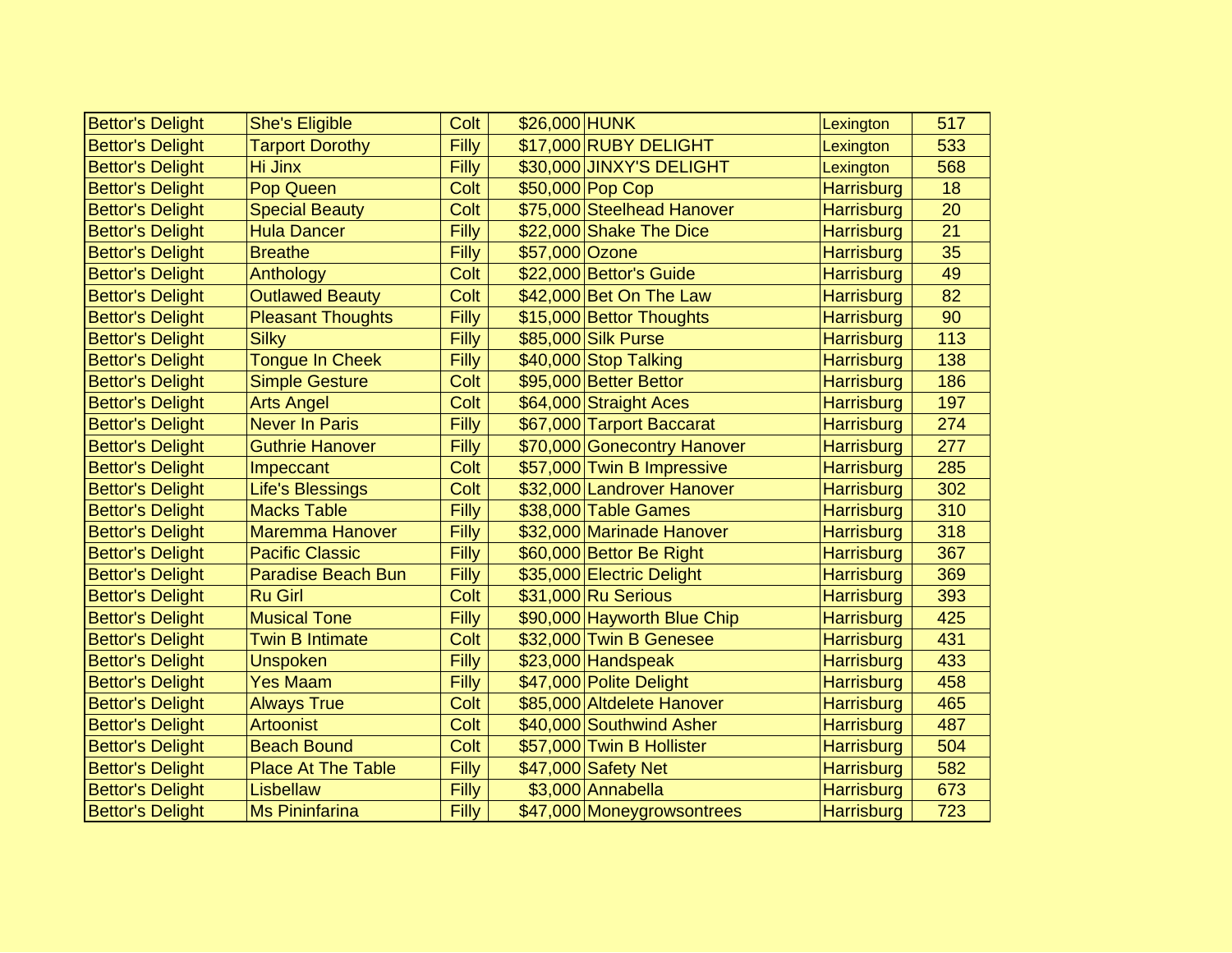| <b>Bettor's Delight</b> | <b>Shady Babie</b>        | Filly | \$70,000 Kidman Blue Chip<br><b>Harrisburg</b>   | 724          |
|-------------------------|---------------------------|-------|--------------------------------------------------|--------------|
| <b>Bettor's Delight</b> | <b>Odds On Dee</b>        | Colt  | \$25,000 All Over The World<br><b>Harrisburg</b> | 755          |
| <b>Bettor's Delight</b> | <b>Pearls Melody</b>      | Filly | \$19,000 Jk Pearls Delight<br><b>Harrisburg</b>  | 775          |
| <b>Bettor's Delight</b> | <b>Flitabout</b>          | Filly | \$38,000 Bluechip Girl<br><b>Harrisburg</b>      | 794          |
| <b>Bettor's Delight</b> | <b>Silk Screen</b>        | Colt  | \$15,000 Graphic Delight<br><b>Harrisburg</b>    | 870          |
| <b>Bettor's Delight</b> | <b>Western Charmer</b>    | Filly | \$50,000 Hepburn Blue Chip<br><b>Harrisburg</b>  | 910          |
| <b>Bettor's Delight</b> | <b>Terrific Tara</b>      | Colt  | \$22,000 Good Bet<br><b>Harrisburg</b>           | 927          |
| <b>Bettor's Delight</b> | <b>Three Mile Smile</b>   | Filly | \$9,000 Thundernlightning<br><b>Harrisburg</b>   | 931          |
| <b>Bettor's Delight</b> | <b>Todalu</b>             | Filly | \$15,000 Escada De Vie<br>Harrisburg             | 935          |
| <b>Bettor's Delight</b> | Ty Chi Hanover            | Filly | \$35,000 Mae Blue Chip<br><b>Harrisburg</b>      | 945          |
| <b>Bettor's Delight</b> | <b>Western Azure</b>      | Colt  | \$14,000 Cash'em In<br><b>Harrisburg</b>         | 958          |
| <b>Bettor's Delight</b> | <b>Yankee Icon</b>        | Colt  | \$23,000 Pinstripe Alley<br><b>Harrisburg</b>    | 985          |
| <b>Bettor's Delight</b> | <b>Allamerican Meadow</b> | Colt  | \$57,000 East Meadow<br><b>Harrisburg</b>        | 997          |
| <b>Bettor's Delight</b> | <b>Caught The Bouquet</b> | Filly | \$50,000 Catchy Hanover<br><b>Harrisburg</b>     | 1075         |
| <b>Bettor's Delight</b> | <b>Cd's Girl</b>          | Filly | \$4,500 Everygamblersgirl<br><b>Harrisburg</b>   | 1076         |
| <b>Bettor's Delight</b> | <b>Day Dreams</b>         | Colt  | \$6,500 Chips Galore<br><b>Harrisburg</b>        | 1120         |
| <b>Cash Hall</b>        | <b>Figlietta Hanover</b>  | Colt  | \$30,000 FIGGY CASH<br>Lexington                 | 296          |
| <b>Cash Hall</b>        | Charitable                | Colt  | \$15,000 GIVEYOUREVERYTHING<br>Lexington         | 508          |
| <b>Cash Hall</b>        | <b>Britt's Spirit</b>     | Filly | \$10,000 WHIMSICAL BRITT<br>Lexington            | 627          |
| <b>Cash Hall</b>        | <b>Muscles Moonshine</b>  | Colt  | \$2,500 Legal Goods<br><b>Morrisville</b>        | $\mathbf{1}$ |
| <b>Cash Hall</b>        | <b>Sienna</b>             | Filly | \$22,000 Silica<br><b>Morrisville</b>            | 28           |
| <b>Cash Hall</b>        | <b>Sweet Vintage</b>      | Colt  | \$18,000 Vintage Cash<br><b>Morrisville</b>      | 46           |
| <b>Cash Hall</b>        | <b>Melodic Speed</b>      | Colt  | \$12,000 Cash For Speed<br><b>Morrisville</b>    | 47           |
| <b>Cash Hall</b>        | <b>Tufflilskirt</b>       | Filly | \$8,000 Point Four Oh<br><b>Morrisville</b>      | 55           |
| <b>Cash Hall</b>        | <b>Watsu</b>              | Filly | \$4,500 Deficet Spending<br><b>Morrisville</b>   | 64           |
| <b>Cash Hall</b>        | <b>Dream Street</b>       | Filly | \$12,000 Luminous Cash<br><b>Morrisville</b>     | 72           |
| <b>Cash Hall</b>        | <b>Art Of Deception</b>   | Colt  | \$7,000 Mr Manly Man<br><b>Morrisville</b>       | 82           |
| <b>Cash Hall</b>        | <b>Beyond Help</b>        | Filly | \$19,000 Newyorkfrontier<br><b>Morrisville</b>   | 89           |
| <b>Cash Hall</b>        | <b>Adorablish</b>         | Colt  | \$6,000 Cashabunch<br><b>Morrisville</b>         | 117          |
| <b>Cash Hall</b>        | <b>Fancy Winner</b>       | Colt  | \$11,000 Honky Tonk Legend<br><b>Morrisville</b> | 127          |
| <b>Cash Hall</b>        | <b>Four Starz Nanny</b>   | Colt  | \$3,200 Bad Pennies<br><b>Morrisville</b>        | 131          |
| <b>Cash Hall</b>        | <b>Giant Caress</b>       | Filly | \$4,000 Massage Parlor<br><b>Morrisville</b>     | 137          |
| <b>Cash Hall</b>        | <b>Nowerland Hana</b>     | Filly | \$8,000 Accrual Girl<br><b>Morrisville</b>       | 146          |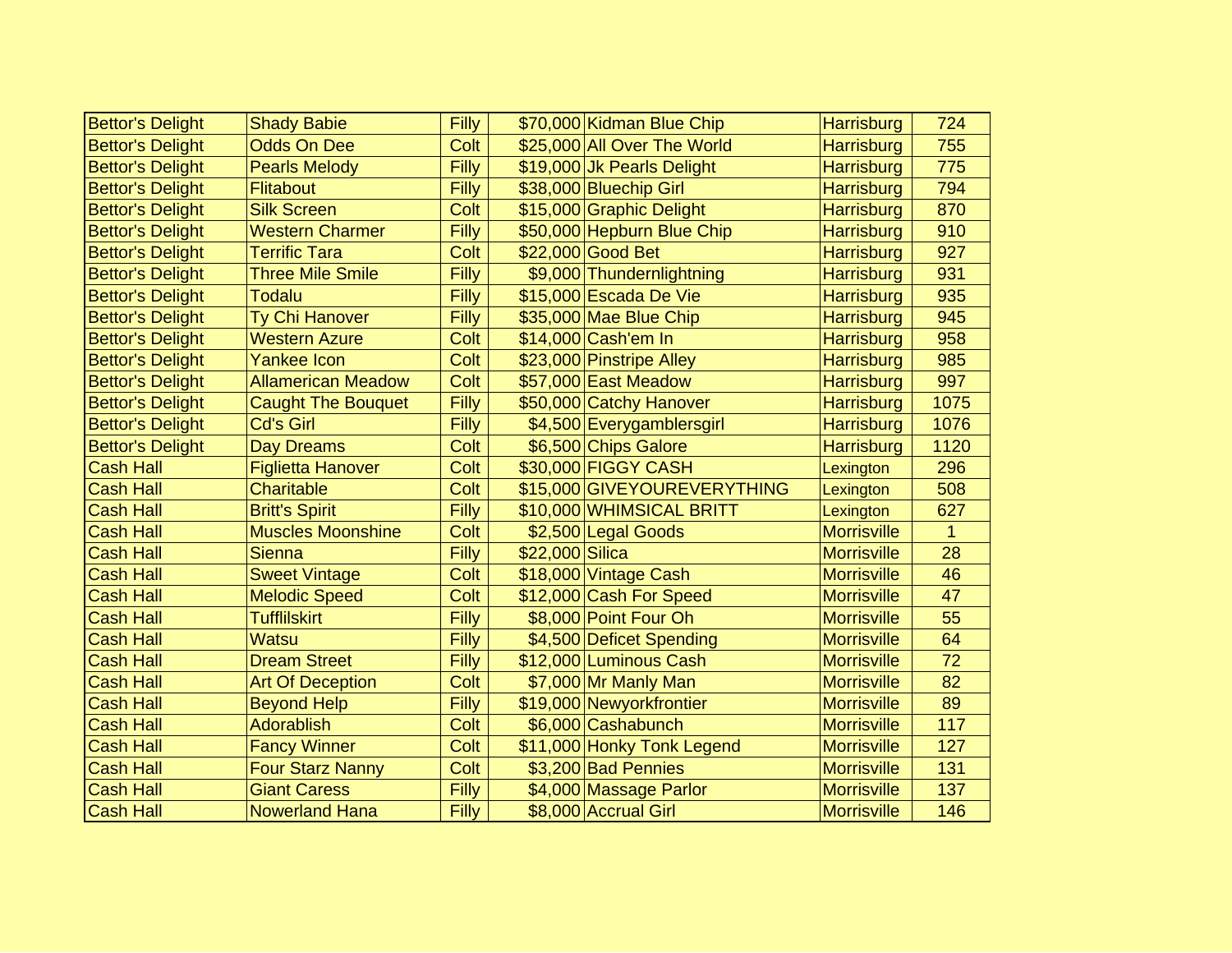| <b>Cash Hall</b>   | Highwaytoheaven           | G Bk  | \$13,000 Darron Hall       | <b>Morrisville</b> | 151            |
|--------------------|---------------------------|-------|----------------------------|--------------------|----------------|
| <b>Cash Hall</b>   | J'onetta                  | Filly | \$12,000 J'omama           | <b>Morrisville</b> | 161            |
| <b>Cash Hall</b>   | <b>Keystone Fitting</b>   | Colt  | \$16,000 Hold On Tightly   | <b>Morrisville</b> | 169            |
| <b>Cash Hall</b>   | My Baby's Momma           | Filly | \$10,000 Who Dat Momma     | <b>Morrisville</b> | 203            |
| <b>Cash Hall</b>   | <b>Peppermint Kissed</b>  | Filly | \$20,000 Mint Kiss         | Harrisburg         | $\overline{4}$ |
| <b>Cash Hall</b>   | <b>Winners Only</b>       | Colt  | \$3,000 War Cry Hall       | <b>Harrisburg</b>  | 55             |
| <b>Cash Hall</b>   | <b>Flamingo Bingo</b>     | Colt  | \$5,000 Frisco Hall        | <b>Harrisburg</b>  | 260            |
| <b>Cash Hall</b>   | <b>Sexpot Hall</b>        | Colt  | \$12,000 Scorcher Hall     | <b>Harrisburg</b>  | 399            |
| <b>Cash Hall</b>   | <b>Treasured Victory</b>  | Filly | \$5,000 Kristins Victory   | <b>Harrisburg</b>  | 427            |
| <b>Cash Hall</b>   | <b>Vamp Hall</b>          | Colt  | \$18,000 Varsity Hall      | <b>Harrisburg</b>  | 436            |
| <b>Cash Hall</b>   | <b>Centerfold Hall</b>    | Filly | \$23,000 Cowgirl Hall      | Harrisburg         | 523            |
| <b>Cash Hall</b>   | <b>Emerald Seelster</b>   | Filly | \$25,000 Miss Connor       | <b>Harrisburg</b>  | 549            |
| <b>Cash Hall</b>   | <b>R</b> First Inquirer   | Filly | \$14,000 Focused Filly     | <b>Harrisburg</b>  | 829            |
| <b>Cash Hall</b>   | <b>Shipps Millenium</b>   | Colt  | \$10,000 Sea Wolf Hall     | <b>Harrisburg</b>  | 866            |
| <b>Cash Hall</b>   | <b>Stunning Lindsey</b>   | Colt  | \$1,500 Cash Out           | Harrisburg         | 906            |
| <b>Cash Hall</b>   | <b>Congo Queen</b>        | Colt  | \$20,000 Congo King        | <b>Harrisburg</b>  | 1101           |
| <b>Cash Hall</b>   | <b>Drive You Wild</b>     | Colt  | \$22,000 Danes Hall        | Harrisburg         | 1136           |
| <b>Cash Hall</b>   | <b>Enchanting Lady</b>    | Filly | \$18,000 Ebbtide Hall      | <b>Harrisburg</b>  | 1145           |
| <b>Conway Hall</b> | My Way Ambrosio           | Colt  | \$6,000 Waylayer           | <b>Harrisburg</b>  | 1167           |
| <b>Conway Hall</b> | <b>Articulate Hanover</b> | Colt  | \$22,000 SOUTHWIND AUSTIN  | Lexington          | 13             |
| <b>Conway Hall</b> | <b>Yankee Blondie</b>     | Colt  | \$77,000 WINBAK YANKEE     | Lexington          | 49             |
| <b>Conway Hall</b> | <b>Sweet Volo</b>         | Colt  | \$10,000 SUGAR VOLO        | Lexington          | 118            |
| <b>Conway Hall</b> | Doin' The Town            | Colt  | \$22,000 TOWNHALL CRIER    | Lexington          | 138            |
| <b>Conway Hall</b> | <b>Winky's Trophy</b>     | Colt  | \$70,000 WINKYS VOLO       | Lexington          | 194            |
| <b>Conway Hall</b> | <b>Color Coded</b>        | Colt  | \$32,000 CONWAY CODE       | Lexington          | 217            |
| <b>Conway Hall</b> | <b>Southwind Seasons</b>  | Colt  | \$22,000 TAIL WIND MINDALE | Lexington          | 226            |
| <b>Conway Hall</b> | <b>Box Trot</b>           | Colt  | \$25,000 XBOX VOLO         | Lexington          | 229            |
| <b>Conway Hall</b> | <b>Tresora</b>            | Colt  | \$8,000 TRIESTE VOLO       | Lexington          | 257            |
| <b>Conway Hall</b> | <b>Miss Michelle H</b>    | Colt  | \$60,000 MORE THAN PERFECT | Lexington          | 323            |
| <b>Conway Hall</b> | <b>Godiva Hanover</b>     | Colt  | \$50,000 STIRLING ADONIS   | Lexington          | 347            |
| <b>Conway Hall</b> | <b>Family Trust</b>       | Colt  | \$38,000 THE LINDY TRUST   | Lexington          | 378            |
| <b>Conway Hall</b> | <b>Fluttering Wings</b>   | Filly | \$27,000 FOR A DANCER      | Lexington          | 392            |
| <b>Conway Hall</b> | <b>Shan Riches</b>        | Filly | \$50,000 STIRLING APPLAUSE | Lexington          | 403            |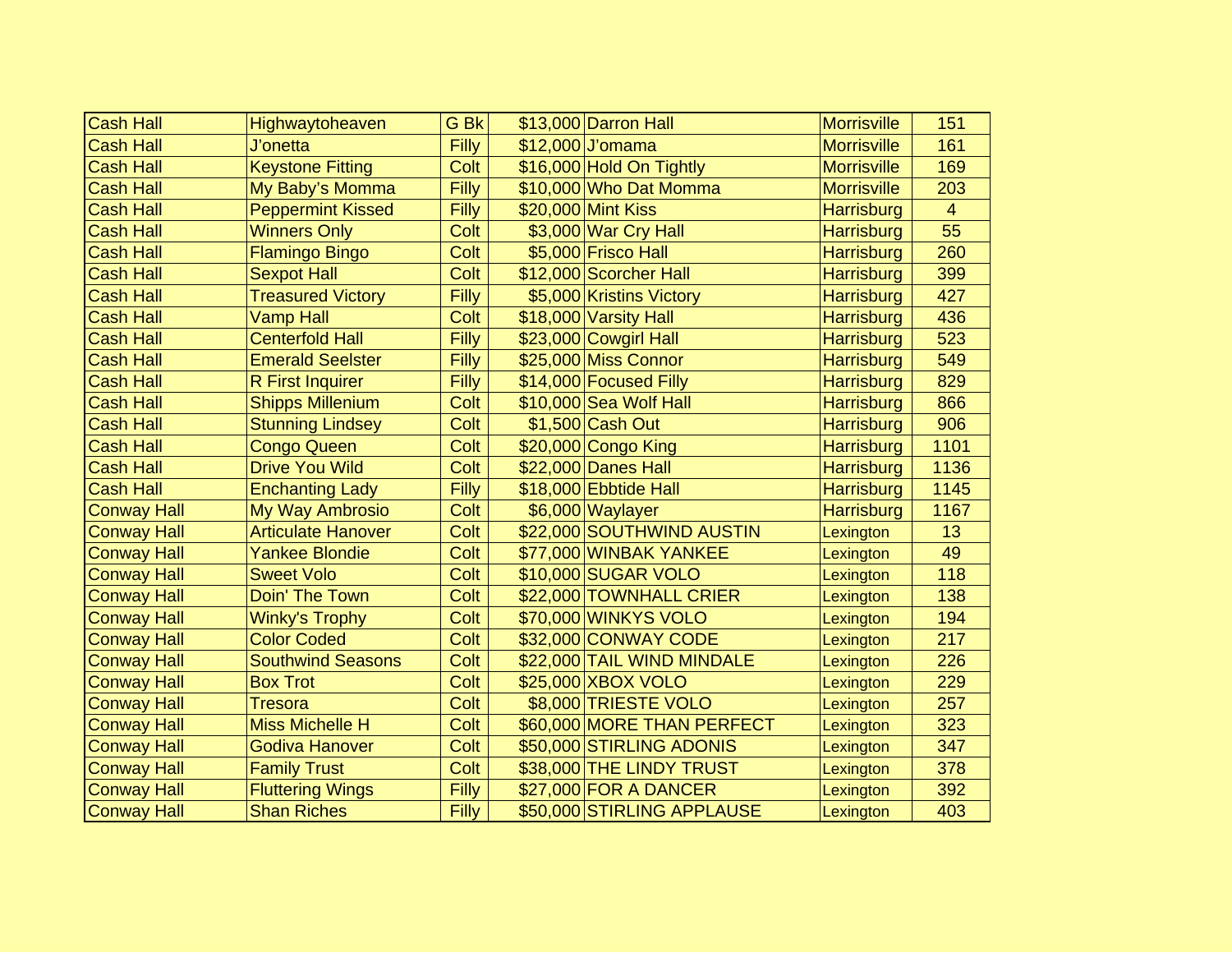| <b>Conway Hall</b> | <b>Yagot Prestige</b>     | Filly | \$17,000 STUDIO CITY        | Lexington          | 450 |
|--------------------|---------------------------|-------|-----------------------------|--------------------|-----|
| <b>Conway Hall</b> | <b>Missys Mission</b>     | Filly | \$20,000 GETINONTHESECRET   | Lexington          | 460 |
| <b>Conway Hall</b> | Laurasia                  | Filly | \$13,000 LAURIE HALL        | Lexington          | 463 |
| <b>Conway Hall</b> | <b>Kentucky Rain</b>      | Filly | \$12,000 WASHBOARD LISA     | Lexington          | 464 |
| <b>Conway Hall</b> | <b>Add A Lil Bourbon</b>  | Filly | \$15,000 A LIL TIPSY        | Lexington          | 465 |
| <b>Conway Hall</b> | <b>Athena</b>             | Colt  | \$30,000 MERCURY            | Lexington          | 505 |
| <b>Conway Hall</b> | <b>Global Possession</b>  | Colt  | \$8,000 GLOBAL DREAM        | Lexington          | 535 |
| <b>Conway Hall</b> | Zig N Zag                 | Colt  | \$15,000 UP THE MIDDLE      | Lexington          | 753 |
| <b>Conway Hall</b> | <b>Garbo Hanover</b>      | Colt  | \$12,000 RUNAWAY CON        | Lexington          | 795 |
| <b>Conway Hall</b> | <b>South Jersey Angel</b> | Filly | \$5,500 Game Of Cash        | <b>Morrisville</b> | 34  |
| <b>Conway Hall</b> | <b>Street Walk</b>        | Filly | \$14,000 Party Princess Kim | <b>Morrisville</b> | 41  |
| <b>Conway Hall</b> | <b>Andrea Plumsted</b>    | Filly | \$30,000 Sherman Oaks       | <b>Morrisville</b> | 78  |
| <b>Conway Hall</b> | <b>Ann's Promise</b>      | Filly | \$16,000 Mae Brock          | <b>Morrisville</b> | 79  |
| <b>Conway Hall</b> | Becca J                   | Colt  | \$9,200 Indy Hall           | <b>Morrisville</b> | 87  |
| <b>Conway Hall</b> | <b>Generous</b>           | Filly | \$6,500 Harris Street Hall  | <b>Morrisville</b> | 135 |
| Conway Hall        | <b>Golda Plumsted</b>     | Colt  | \$12,000 Sherman            | <b>Morrisville</b> | 139 |
| <b>Conway Hall</b> | In The Air                | Filly | \$5,000 Paradise Conair     | <b>Morrisville</b> | 157 |
| <b>Conway Hall</b> | <b>Judy's Victory</b>     | Colt  | \$15,000 Peoples Voice      | <b>Morrisville</b> | 164 |
| <b>Conway Hall</b> | <b>Lydia Blue Chip</b>    | Filly | \$38,000 Monroe Blue Chip   | <b>Morrisville</b> | 187 |
| <b>Conway Hall</b> | <b>Sloppy Kisses</b>      | Filly | \$17,000 Pretend To Be Nice | <b>Harrisburg</b>  | 23  |
| <b>Conway Hall</b> | <b>Amaris Hanover</b>     | Filly | \$25,000 Withacherryontop   | <b>Harrisburg</b>  | 52  |
| <b>Conway Hall</b> | <b>Smilin Matty</b>       | Filly | \$20,000 Starglow Hall      | <b>Harrisburg</b>  | 116 |
| <b>Conway Hall</b> | <b>Anna Karin's Girl</b>  | Colt  | \$65,000 Trouble            | <b>Harrisburg</b>  | 184 |
| <b>Conway Hall</b> | <b>Cream Puff</b>         | Colt  | \$120,000 Anddiditmyway     | <b>Harrisburg</b>  | 240 |
| <b>Conway Hall</b> | <b>Measure Up</b>         | Filly | \$22,000 Uptown Lindy       | <b>Harrisburg</b>  | 276 |
| <b>Conway Hall</b> | <b>Lisas Mission</b>      | Filly | \$65,000 Latte Hall         | <b>Harrisburg</b>  | 304 |
| <b>Conway Hall</b> | <b>Marie E Hanover</b>    | Colt  | \$35,000 Winbak Marie       | <b>Harrisburg</b>  | 319 |
| <b>Conway Hall</b> | <b>Missys Go Go</b>       | Colt  | \$17,000 Come And Go        | <b>Harrisburg</b>  | 332 |
| <b>Conway Hall</b> | <b>Penny Dream</b>        | Colt  | \$45,000 Pro Bowl Hall      | <b>Harrisburg</b>  | 372 |
| <b>Conway Hall</b> | <b>Roux Hanover</b>       | Filly | $$27,000$ Roux The Day      | <b>Harrisburg</b>  | 391 |
| <b>Conway Hall</b> | <b>Sasha Hall</b>         | Colt  | \$30,000 Monster Luke       | <b>Harrisburg</b>  | 396 |
| Conway Hall        | <b>Spiritual Warfare</b>  | Filly | \$30,000 Spiritual Lady     | <b>Harrisburg</b>  | 413 |
| <b>Conway Hall</b> | <b>Bali Blue Chip</b>     | Filly | \$16,000 Feegee             | <b>Harrisburg</b>  | 501 |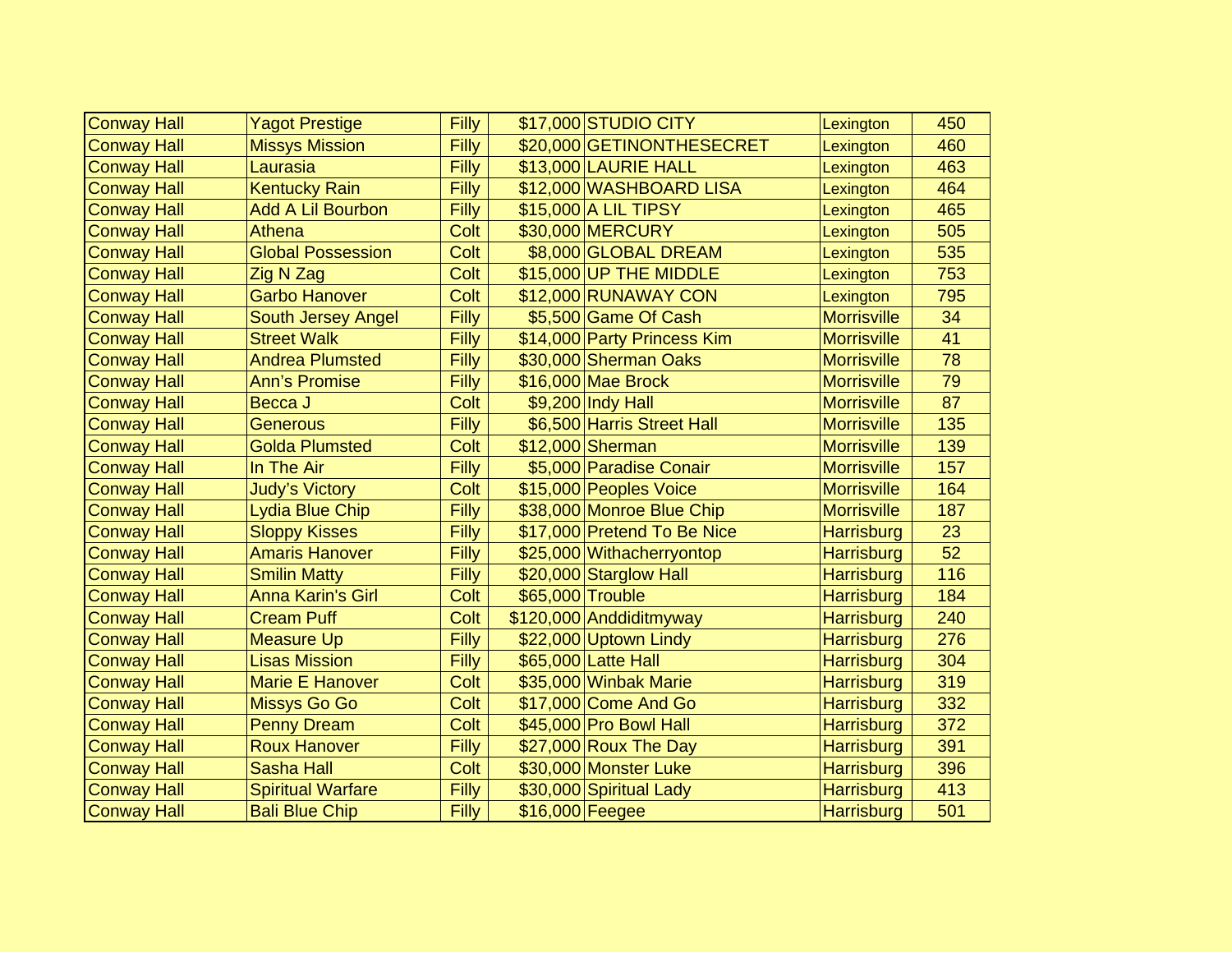| <b>Conway Hall</b>   | <b>Chez Lucie</b>         | Colt  |               | \$45,000 Chukker Hanover    | <b>Harrisburg</b>  | 524  |
|----------------------|---------------------------|-------|---------------|-----------------------------|--------------------|------|
| <b>Conway Hall</b>   | <b>Cream Pie</b>          | Filly |               | \$45,000 Genoise            | <b>Harrisburg</b>  | 534  |
| <b>Conway Hall</b>   | <b>For Goodness Saki</b>  | Colt  |               | \$4,000 For Goodness Lindy  | <b>Harrisburg</b>  | 569  |
| <b>Conway Hall</b>   | <b>Gold Mine Ambrosio</b> | Filly |               | \$40,000 Precious Metal     | <b>Harrisburg</b>  | 585  |
| <b>Conway Hall</b>   | <b>Perfect Again</b>      | Colt  |               | \$5,500 Mr Dickerson        | <b>Harrisburg</b>  | 778  |
| <b>Conway Hall</b>   | <b>Pine Potion</b>        | Colt  |               | \$15,000 Amanamongboys      | <b>Harrisburg</b>  | 786  |
| <b>Conway Hall</b>   | <b>Quantum Missyankee</b> | Colt  |               | \$22,000 Quantum Nightrider | <b>Harrisburg</b>  | 810  |
| <b>Conway Hall</b>   | <b>Queen Of Grace</b>     | Colt  |               | \$50,000 King Of All        | <b>Harrisburg</b>  | 812  |
| <b>Conway Hall</b>   | <b>Rant N Rave</b>        | Colt  |               | \$30,000 Wonifbysea         | <b>Harrisburg</b>  | 818  |
| <b>Conway Hall</b>   | <b>Royal Axe</b>          | Colt  |               | \$10,000 Rockway            | <b>Harrisburg</b>  | 839  |
| <b>Conway Hall</b>   | <b>Social Image</b>       | Filly |               | \$7,000 Marion Mamselle     | Harrisburg         | 878  |
| <b>Conway Hall</b>   | Sofia Letsgo              | Colt  |               | \$17,000 Marion Good To Go  | <b>Harrisburg</b>  | 880  |
| <b>Conway Hall</b>   | <b>Tia Maria</b>          | Colt  |               | \$19,000 Contrary Motion    | <b>Harrisburg</b>  | 932  |
| <b>Conway Hall</b>   | <b>Trotting For Fun</b>   | Filly | \$30,000 Glee |                             | Harrisburg         | 941  |
| <b>Conway Hall</b>   | <b>Yankee's Bluegenes</b> | Filly |               | \$12,000 A Blu Lindy        | <b>Harrisburg</b>  | 988  |
| <b>Conway Hall</b>   | <b>Armbro Stunning</b>    | Colt  |               | \$25,000 King Kong Kelly    | <b>Harrisburg</b>  | 1021 |
| <b>Conway Hall</b>   | <b>Bridget Blue Chip</b>  | Filly |               | \$12,000 Bridge The Way     | <b>Harrisburg</b>  | 1054 |
| <b>Conway Hall</b>   | <b>Classical Speed</b>    | Filly |               | \$42,000 My Favorite Class  | Harrisburg         | 1097 |
| <b>Conway Hall</b>   | <b>Coco Robin</b>         | Colt  |               | \$33,000 Frat Hall          | <b>Harrisburg</b>  | 1099 |
| <b>Conway Hall</b>   | <b>Cyclone Annie</b>      | Colt  |               | \$9,500 Tsunami Tommy       | <b>Harrisburg</b>  | 1111 |
| <b>CR Excalibur</b>  | <b>Speedtrap Hanover</b>  | Colt  |               | \$4,000 Racetrap Calibur    | <b>Morrisville</b> | 37   |
| <b>CR Excalibur</b>  | <b>Sweet Gypsy Rose</b>   | Filly |               | \$10,000 Knockout Rosie     | <b>Morrisville</b> | 44   |
| <b>CR Excalibur</b>  | <b>Winbak Top</b>         | Colt  |               | \$10,000 Zip Coaster        | <b>Morrisville</b> | 67   |
| <b>CR Excalibur</b>  | <b>Crystal Wind</b>       | Filly |               | \$9,500 Winbak Crystal      | <b>Morrisville</b> | 106  |
| <b>CR Excalibur</b>  | <b>Decent Sahbra</b>      | Colt  |               | \$4,500 Calibration         | <b>Morrisville</b> | 110  |
| <b>CR Excalibur</b>  | Ta Ta Canada              | Filly |               | \$2,200 Fine Calibur        | <b>Morrisville</b> | 159  |
| <b>CR Excalibur</b>  | <b>Kelley's Winner</b>    | Filly |               | \$2,500 Winbak Kelley       | <b>Morrisville</b> | 167  |
| <b>CR Excalibur</b>  | <b>Liberty Trust</b>      | Colt  |               | \$6,000 Liberty Cruise      | <b>Morrisville</b> | 178  |
| <b>Credit Winner</b> | <b>Super Starlet</b>      | Colt  |               | \$40,000 STIRLING ALLSTAR   | Lexington          | 125  |
| <b>Credit Winner</b> | <b>Koan Hanover</b>       | Colt  |               | \$7,000 REGAL MANNER        | Lexington          | 147  |
| <b>Credit Winner</b> | My Dolly's Dream          | Colt  |               | \$130,000 LINDY MCDREAMY    | Lexington          | 167  |
| <b>Credit Winner</b> | Psychotherapist           | Filly |               | \$50,000 ANANDAMIDE         | Lexington          | 202  |
| <b>Credit Winner</b> | <b>Lavern Lavec</b>       | Filly |               | \$10,000 BETWEENTWOPILLOWS  | Lexington          | 220  |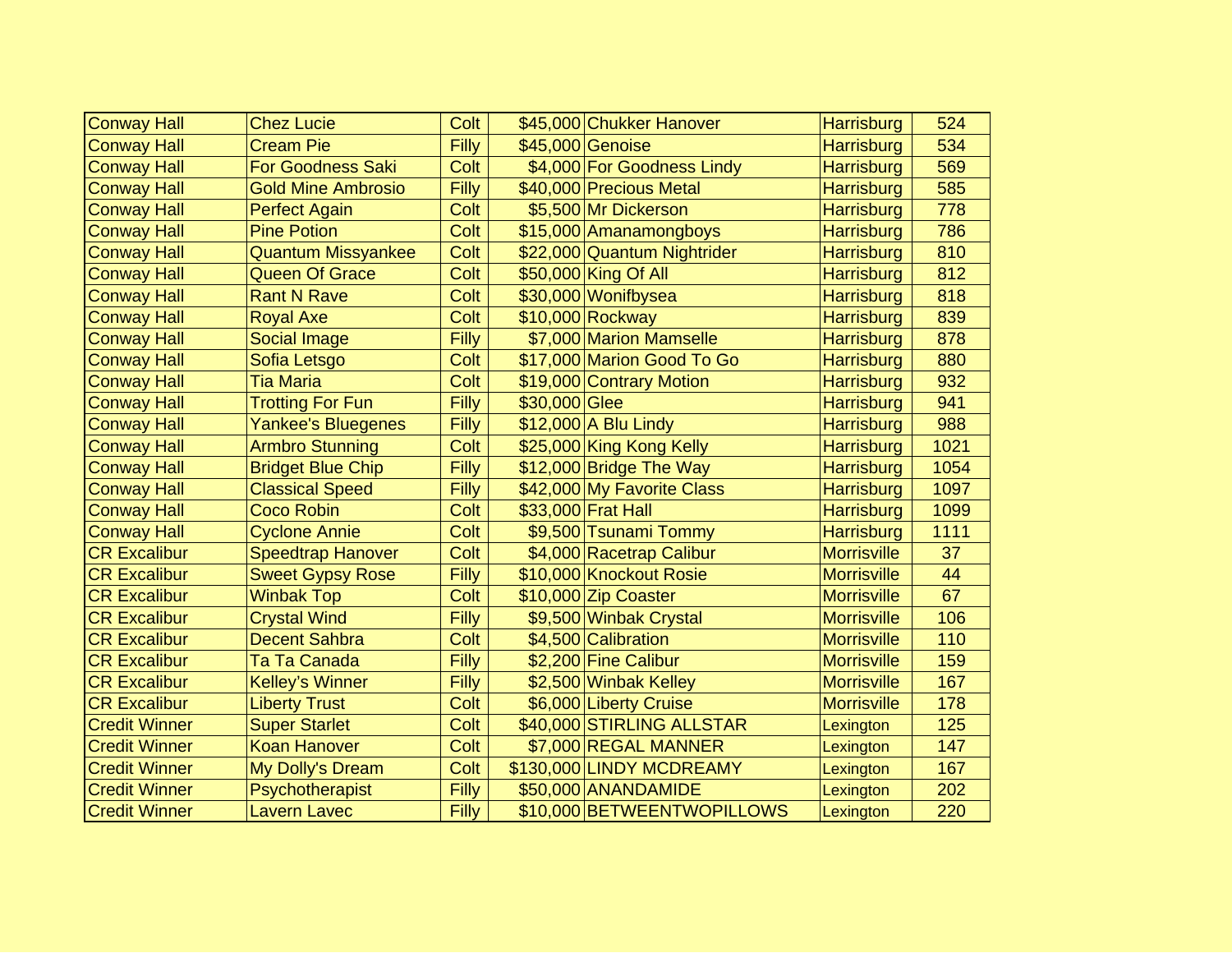| <b>Credit Winner</b> | <b>Dream On Lindy</b>     | Filly | \$80,000 LINDY FOR SURE      | Lexington          | 240 |
|----------------------|---------------------------|-------|------------------------------|--------------------|-----|
| <b>Credit Winner</b> | <b>Lookout Victory</b>    | Filly | \$17,000 SAY IT LOUD         | Lexington          | 287 |
| <b>Credit Winner</b> | <b>Pacific Legacy</b>     | Filly | \$70,000 LIMA PLAYMATE       | Lexington          | 332 |
| <b>Credit Winner</b> | <b>Bring It On Lindy</b>  | Filly | \$30,000 BRINGING UP LINDY   | Lexington          | 359 |
| <b>Credit Winner</b> | You'vemetyourmatch        | Colt  | \$37,000 HEAVENLY MATCH      | Lexington          | 379 |
| <b>Credit Winner</b> | <b>Heather Road</b>       | Colt  | \$35,000 MACKSMITH           | Lexington          | 388 |
| <b>Credit Winner</b> | <b>San Casciano</b>       | Colt  | \$13,000 TRENTO              | Lexington          | 500 |
| <b>Credit Winner</b> | <b>Invincible Dream</b>   | Colt  | \$35,000 ONLY IN MY DREAMS   | Lexington          | 529 |
| <b>Credit Winner</b> | <b>Classical Movement</b> | Colt  | \$13,000 CLASSY CREDIT       | Lexington          | 558 |
| <b>Credit Winner</b> | <b>Third Reef</b>         | Filly | \$40,000 THIRD MORTGAGE      | Lexington          | 591 |
| <b>Credit Winner</b> | <b>Fresco D</b>           | Filly | \$25,000 TAX DUE             | Lexington          | 708 |
| <b>Credit Winner</b> | Luciana Kash              | Filly | \$9,000 KASH WINNER          | Lexington          | 741 |
| <b>Credit Winner</b> | <b>Motorcraft</b>         | Filly | \$18,000 PLATINUM CREDIT     | Lexington          | 746 |
| <b>Credit Winner</b> | <b>Southwind Tranquil</b> | Colt  | \$18,000 Southwind Tufts     | <b>Morrisville</b> | 53  |
| <b>Credit Winner</b> | <b>People's Choice</b>    | Filly | \$35,000 Blackrock           | <b>Morrisville</b> | 85  |
| <b>Credit Winner</b> | <b>Tarport Lindsay</b>    | Filly | \$11,000 Tarport Lauren      | <b>Morrisville</b> | 129 |
| <b>Credit Winner</b> | My Own Hanover            | Colt  | \$40,000 Credit N Debit      | <b>Harrisburg</b>  | 8   |
| <b>Credit Winner</b> | <b>With Sprinkles</b>     | Colt  | \$110,000 Order By Water     | <b>Harrisburg</b>  | 94  |
| <b>Credit Winner</b> | <b>Maple Frosting</b>     | Colt  | \$150,000 No Frosting        | <b>Harrisburg</b>  | 97  |
| <b>Credit Winner</b> | <b>Fabulous Kemp</b>      | Filly | \$175,000 Order By Dream     | <b>Harrisburg</b>  | 99  |
| <b>Credit Winner</b> | <b>Michelle's Angel</b>   | Colt  | \$120,000 Archangel          | <b>Harrisburg</b>  | 104 |
| <b>Credit Winner</b> | <b>Ada Girl</b>           | Colt  | \$25,000 Ada Winner          | <b>Harrisburg</b>  | 168 |
| <b>Credit Winner</b> | <b>Alberice</b>           | Colt  | \$110,000 Allowance Hanover  | <b>Harrisburg</b>  | 170 |
| <b>Credit Winner</b> | <b>Brown Velvet</b>       | Colt  | \$100,000 Broadband Hanover  | <b>Harrisburg</b>  | 215 |
| <b>Credit Winner</b> | Jangerine                 | Colt  | \$100,000 Costner Blue Chip  | <b>Harrisburg</b>  | 223 |
| <b>Credit Winner</b> | Glow                      | Filly | \$60,000 Moonglow            | <b>Harrisburg</b>  | 270 |
| <b>Credit Winner</b> | <b>Luscious Lindy</b>     | Colt  | \$30,000 Red Light Lindy     | <b>Harrisburg</b>  | 308 |
| <b>Credit Winner</b> | <b>Melissa Hall</b>       | Colt  | \$29,000 Abundance of Credit | <b>Harrisburg</b>  | 325 |
| <b>Credit Winner</b> | <b>Musclelini</b>         | Filly | \$20,000 Tortellini          | <b>Harrisburg</b>  | 339 |
| <b>Credit Winner</b> | <b>Mystical Topaz</b>     | Filly | \$17,000 Mystical Maid       | <b>Harrisburg</b>  | 344 |
| <b>Credit Winner</b> | <b>New Day</b>            | Filly | \$12,000 Savemymoney         | <b>Harrisburg</b>  | 349 |
| <b>Credit Winner</b> | <b>Princess Gladiator</b> | Filly | \$25,000 Not A Nickel Back   | <b>Harrisburg</b>  | 382 |
| <b>Credit Winner</b> | <b>Hustle N Muscle</b>    | Colt  | \$27,000 Sinatra Blue Chip   | <b>Harrisburg</b>  | 426 |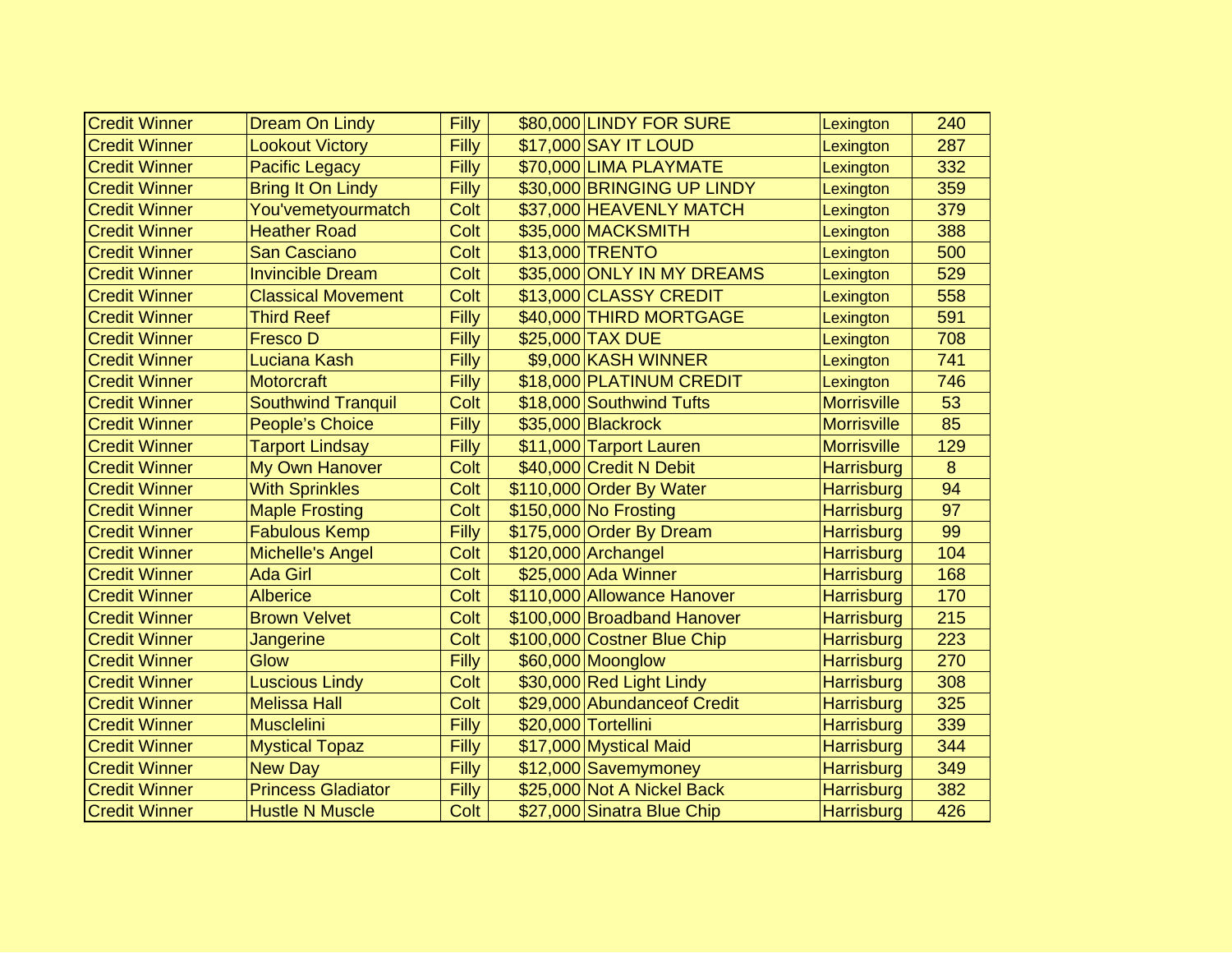| <b>Credit Winner</b>   | <b>Flash Of Fashion</b>   | Colt  | \$100,000 Deniro Blue Chip | <b>Harrisburg</b>  | 440  |
|------------------------|---------------------------|-------|----------------------------|--------------------|------|
| <b>Credit Winner</b>   | <b>Wild Royalty</b>       | Filly | \$27,000 Princess Royalty  | <b>Harrisburg</b>  | 449  |
| <b>Credit Winner</b>   | Armbro Deja Vu            | Filly | \$100,000 Borrow And Spend | <b>Harrisburg</b>  | 474  |
| <b>Credit Winner</b>   | <b>Gala Dream</b>         | Colt  | \$125,000 Credit Reward    | <b>Harrisburg</b>  | 486  |
| <b>Credit Winner</b>   | <b>Audra Hall</b>         | Filly | \$47,000 Adriana Hanover   | <b>Harrisburg</b>  | 496  |
| <b>Credit Winner</b>   | <b>Button Box</b>         | Filly | \$24,000 Pop My Buttons    | <b>Harrisburg</b>  | 515  |
| <b>Credit Winner</b>   | <b>Four Starz Glide</b>   | Colt  | \$30,000 Four Starz Clyde  | <b>Harrisburg</b>  | 571  |
| <b>Credit Winner</b>   | <b>Hostess</b>            | Colt  | \$85,000 Order By Plane    | <b>Harrisburg</b>  | 603  |
| <b>Credit Winner</b>   | <b>Lady Cayster</b>       | Filly | \$30,000 Lady Is A Winner  | <b>Harrisburg</b>  | 654  |
| <b>Credit Winner</b>   | Lady Si                   | Filly | \$37,000 Centerfold Lady   | <b>Harrisburg</b>  | 660  |
| <b>Credit Winner</b>   | <b>Precious Lindy</b>     | Filly | \$65,000 Leigh Blue Chip   | <b>Harrisburg</b>  | 713  |
| <b>Credit Winner</b>   | <b>Order By Matilda</b>   | Filly | \$12,000 Order By Bela     | <b>Harrisburg</b>  | 762  |
| <b>Credit Winner</b>   | Phillycityhall            | Colt  | \$95,000 Thecreditsallmine | <b>Harrisburg</b>  | 781  |
| <b>Credit Winner</b>   | <b>Real Crown</b>         | Filly | \$32,000 Naughty Girl      | <b>Harrisburg</b>  | 823  |
| <b>Credit Winner</b>   | <b>Sweet Janet</b>        | Filly | \$14,000 Online Credit     | <b>Harrisburg</b>  | 916  |
| <b>Credit Winner</b>   | <b>Sir Dream</b>          | Filly | \$52,000 Ball Blue Chip    | <b>Harrisburg</b>  | 959  |
| <b>Credit Winner</b>   | Whatasoftie               | Filly | \$65,000 Taylor Blue Chip  | <b>Harrisburg</b>  | 969  |
| <b>Credit Winner</b>   | <b>Bear Y Lovely</b>      | Colt  | \$35,000 Super Duper Dan   | <b>Harrisburg</b>  | 1042 |
| <b>Dilbert Hanover</b> | <b>Sister Speed</b>       | Colt  | \$3,700 Dw's Radar         | <b>Morrisville</b> | 31   |
| <b>Dilbert Hanover</b> | <b>Divineintervention</b> | Filly | \$3,500 Dw's Faith         | <b>Morrisville</b> | 114  |
| <b>Dilbert Hanover</b> | <b>Hidden Perfection</b>  | Filly | \$1,700 Dw's Lil Dilbert   | <b>Morrisville</b> | 150  |
| <b>Dilbert Hanover</b> | <b>Martini Maggie</b>     | Colt  | \$1,700 Dw's Maximus       | <b>Morrisville</b> | 192  |
| <b>Dream Away</b>      | <b>Romancing The Sea</b>  | Filly | \$3,200 Weekend Love       | <b>Morrisville</b> | 18   |
| <b>Dream Away</b>      | <b>Superior View</b>      | Filly | \$2,200 Far Superior       | <b>Morrisville</b> | 43   |
| <b>Dream Away</b>      | <b>Waitin' For A Star</b> | Colt  | \$3,000 Owenliam           | <b>Morrisville</b> | 63   |
| <b>Dream Away</b>      | <b>Cajun Maid</b>         | Filly | \$3,500 Cajun Twilight     | <b>Morrisville</b> | 95   |
| <b>Dream Away</b>      | Cirque                    | Filly | \$16,000 Miss Sweet Dreams | <b>Morrisville</b> | 100  |
| <b>Dream Away</b>      | <b>Lady Kimberly Lynn</b> | Filly | \$11,000 Dreamy Kim        | <b>Morrisville</b> | 174  |
| <b>Dream Away</b>      | <b>Legal Belle</b>        | Colt  | \$5,500 Legal Dream        | <b>Morrisville</b> | 177  |
| <b>Dream Away</b>      | <b>Life So Sweet</b>      | Colt  | \$2,500 Batteries Included | <b>Morrisville</b> | 179  |
| Equinox Bi             | <b>Universal Victory</b>  | Colt  | \$25,000 TIME ZONE         | Lexington          | 178  |
| <b>Equinox Bi</b>      | <b>Lady Matador</b>       | Colt  | \$6,000 BOLT BI            | Lexington          | 286  |
| <b>Equinox Bi</b>      | <b>Seashore Hanover</b>   | Colt  | \$2,200 Liger Bi           | <b>Morrisville</b> | 24   |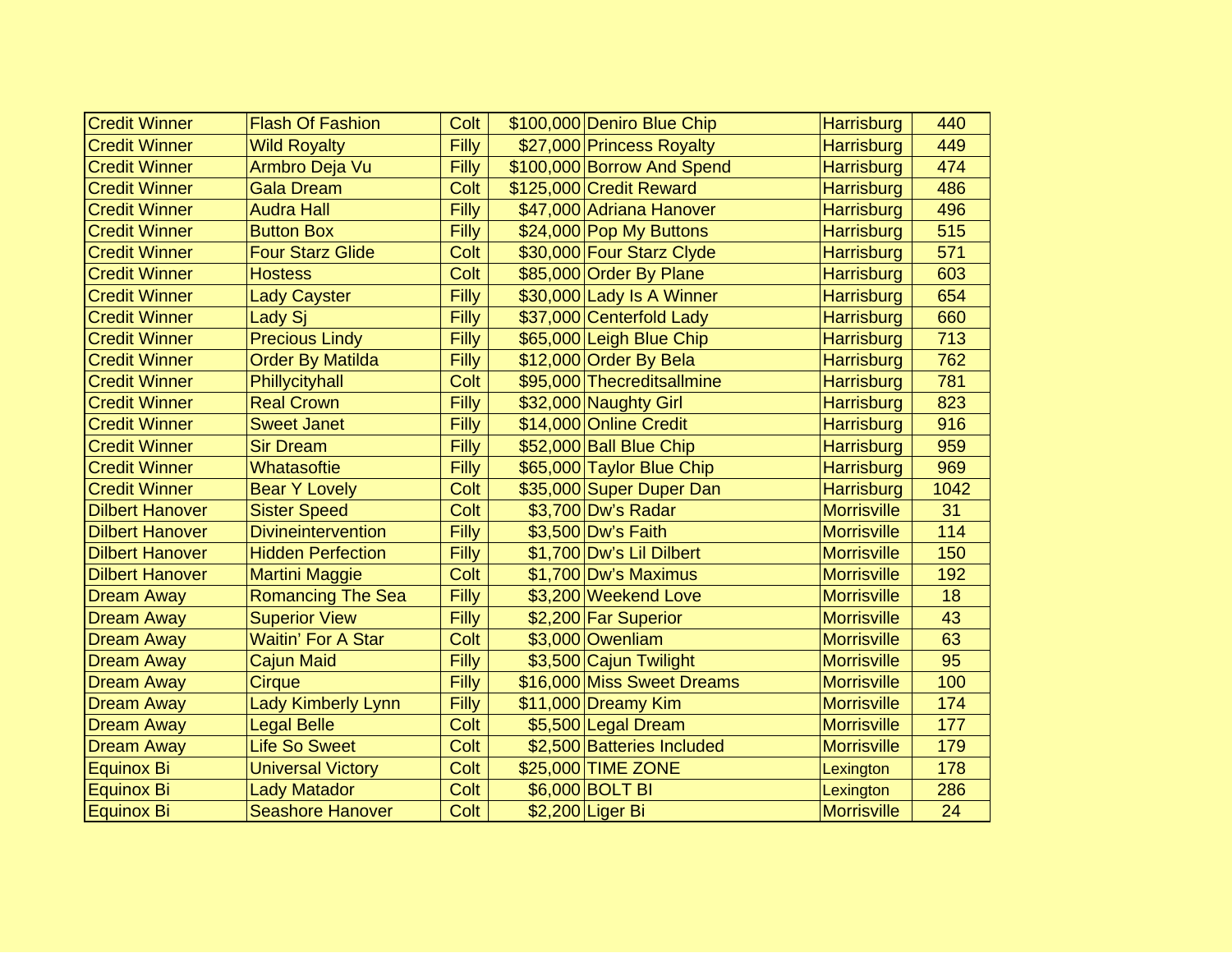| <b>Equinox Bi</b>     | <b>Divine Miss J</b>      | Filly | \$20,000 A Gold            | <b>Morrisville</b> | 27   |
|-----------------------|---------------------------|-------|----------------------------|--------------------|------|
| Equinox Bi            | Soxeelady                 | Colt  | \$20,000 Southwind Strobe  | <b>Morrisville</b> | 35   |
| <b>Equinox Bi</b>     | <b>Linda Muscles</b>      | Filly | \$20,000 Linda B           | <b>Morrisville</b> | 39   |
| <b>Equinox Bi</b>     | The Lady Money            | Colt  | \$5,500 Pugnacious Loyola  | <b>Morrisville</b> | 49   |
| Equinox Bi            | <b>Be A Babe</b>          | Filly | \$8,000 Steuben Janice     | <b>Morrisville</b> | 86   |
| Equinox Bi            | <b>Castleton Pine</b>     | Colt  | \$14,000 Sunpine           | <b>Morrisville</b> | 97   |
| <b>Equinox Bi</b>     | <b>Impish Victory</b>     | Filly | \$11,000 You Gotta Believe | <b>Morrisville</b> | 156  |
| Equinox Bi            | <b>Kendy Hanover</b>      | Filly | \$7,500 Steuben Bi And Bi  | <b>Morrisville</b> | 168  |
| Equinox Bi            | <b>Southwind Catlin</b>   | Colt  | \$65,000 Depp Blue Chip    | <b>Harrisburg</b>  | 491  |
| Equinox Bi            | Model's Image             | Colt  | \$17,000 Shutter Speed     | <b>Harrisburg</b>  | 717  |
| <b>Giant Hit</b>      | <b>Triple T Carmel</b>    | Filly | \$4,000 Triple Hit         | <b>Morrisville</b> | 54   |
| <b>Imperial Angus</b> | Dw's Krissy               | Colt  | \$3,500 Dw's Flash         | <b>Morrisville</b> | 119  |
| <b>Imperial Angus</b> | <b>Gypsy Gabe</b>         | Filly | \$1,200 Lady Imperial      | <b>Morrisville</b> | 145  |
| <b>Imperial Angus</b> | <b>Heliante Angus</b>     | Filly | \$7,500 Angus Princesse    | <b>Morrisville</b> | 149  |
| Lislea                | <b>Emerald</b>            | Colt  | \$2,200 Angus Premier      | <b>Morrisville</b> | 122  |
| <b>Malabar Man</b>    | <b>Blueridge Elegante</b> | Colt  | \$25,000 MY MAN DUDLEY     | Lexington          | 435  |
| <b>Malabar Man</b>    | <b>Arenal</b>             | Colt  | \$22,000 STRATEGIC SILENCE | Lexington          | 440  |
| <b>Malabar Man</b>    | <b>Woman Of Strength</b>  | Colt  | \$8,000 HOMBRE FUERTE      | Lexington          | 475  |
| <b>Malabar Man</b>    | Orixa                     | Colt  | \$20,000 QUANTUM MAXIMAN   | Lexington          | 593  |
| <b>Malabar Man</b>    | <b>Be As You Are</b>      | Filly | \$20,000 BE THE BEST       | Lexington          | 669  |
| <b>Malabar Man</b>    | Nolessthanperfect         | Colt  | \$2,000 ELUSIVE QUALITY    | Lexington          | 736  |
| <b>Malabar Man</b>    | <b>Razzelberry</b>        | Filly | \$2,500 Bucks Deluxe       | <b>Morrisville</b> | 16   |
| <b>Malabar Man</b>    | <b>Turbulent Victoria</b> | Colt  | \$8,500 Turbulent Flight   | <b>Morrisville</b> | 56   |
| <b>Malabar Man</b>    | <b>Bonfire Hanover</b>    | Filly | \$10,000 Spitfire Sandy    | <b>Morrisville</b> | 94   |
| <b>Malabar Man</b>    | <b>Hit On Me</b>          | Colt  | \$8,000 Come On Jerry      | <b>Morrisville</b> | 152  |
| <b>Malabar Man</b>    | <b>Keystone Goodbye</b>   | Colt  | \$8,500 Sweetest Sound     | <b>Morrisville</b> | 170  |
| <b>Malabar Man</b>    | <b>Meadowbranch Honor</b> | Colt  | \$6,000 Winbak Meadow      | <b>Morrisville</b> | 193  |
| <b>Malabar Man</b>    | Musquehanna               | Filly | \$22,000 Musky Mad         | <b>Harrisburg</b>  | 728  |
| <b>Malabar Man</b>    | <b>Toupie Mongil</b>      | Colt  | \$20,000 Print Shop        | <b>Harrisburg</b>  | 1123 |
| Plesac                | <b>Gv's Villantina</b>    | Filly | \$2,500 Pleasant Tina      | <b>Morrisville</b> | 144  |
| Plesac                | <b>Lioness Kosmos</b>     | Filly | \$3,000 Stayin Positive    | <b>Morrisville</b> | 185  |
| Plesac                | <b>Melodic Point</b>      | Colt  | \$3,500 Bachelor Days      | <b>Morrisville</b> | 195  |
| Plesac                | <b>Ms Marshmala</b>       | Colt  | \$6,000 Blue Ribbon Please | <b>Morrisville</b> | 199  |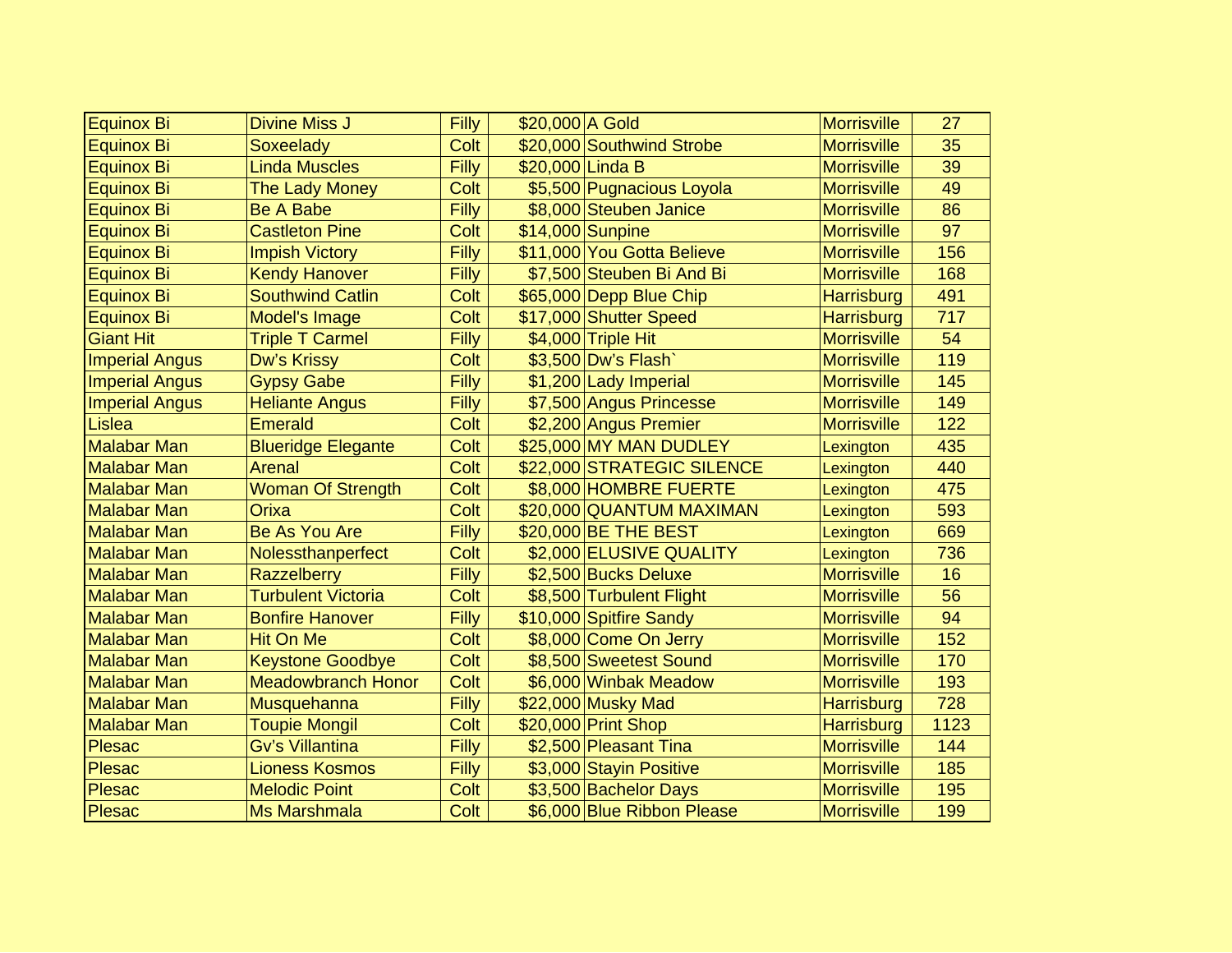| Plesac                | N V Gemma                 | Filly | \$13,500 Winbak NV          | <b>Morrisville</b> | 204            |
|-----------------------|---------------------------|-------|-----------------------------|--------------------|----------------|
| <b>RC Royalty</b>     | <b>Sister Shuzy</b>       | Colt  | \$16,000 Flex Fuel          | <b>Morrisville</b> | 30             |
| <b>RC Royalty</b>     | <b>Spin The Planet</b>    | Colt  | \$14,000 Royal Shyster      | <b>Morrisville</b> | 38             |
| <b>RC Royalty</b>     | Zann's Fan                | Filly | \$8,000 Zanna Royal         | <b>Morrisville</b> | 71             |
| <b>RC Royalty</b>     | <b>Southwind Bethany</b>  | Filly | \$6,000 Stirling Aspire     | <b>Morrisville</b> | 88             |
| <b>RC Royalty</b>     | <b>Cunning Vixen</b>      | Filly | \$24,000 The Heart Lives On | <b>Morrisville</b> | 107            |
| <b>RC Royalty</b>     | <b>Hopeful Gigi</b>       | Filly | \$21,000 Relative Theory    | <b>Morrisville</b> | 154            |
| <b>RC Royalty</b>     | Kick It Upa Notch         | Filly | \$7,000 Royal Icing         | <b>Morrisville</b> | 171            |
| <b>Riverboat King</b> | <b>One Sad Bister</b>     | Colt  | \$4,700 Officer Candidate   | <b>Morrisville</b> | $\overline{2}$ |
| <b>Riverboat King</b> | <b>Paper Sweetness</b>    | Colt  | \$7,500 Bacgamon            | <b>Morrisville</b> | 3              |
| <b>Riverboat King</b> | <b>Program Manager</b>    | Colt  | \$2,200 Master Of Theriver  | <b>Morrisville</b> | 9              |
| <b>Riverboat King</b> | <b>Steuben Mattsmagic</b> | Colt  | \$5,000 Steuben Country Boy | <b>Morrisville</b> | 40             |
| <b>Riverboat King</b> | <b>Three Maidens</b>      | Colt  | \$6,500 Three Boats         | <b>Morrisville</b> | 51             |
| <b>Riverboat King</b> | <b>Artisea</b>            | Colt  | \$2,500 Neptune             | <b>Morrisville</b> | 84             |
| <b>Riverboat King</b> | <b>Bitofblarney</b>       | Colt  | \$8,500 Blarney King        | <b>Morrisville</b> | 90             |
| <b>Riverboat King</b> | Concertina                | Colt  | \$6,500 Phil Harmonic       | <b>Morrisville</b> | 104            |
| <b>Riverboat King</b> | <b>Grand Union</b>        | Filly | \$5,700 Steuben Pearl       | <b>Morrisville</b> | 142            |
| <b>Riverboat King</b> | <b>Honey N Share</b>      | Colt  | \$7,500 Karaoke King        | <b>Morrisville</b> | 153            |
| <b>Riverboat King</b> | <b>Hopes Last Chance</b>  | Colt  | \$1,100 Daydreamin Lynx     | <b>Morrisville</b> | 155            |
| <b>Riverboat King</b> | Laag's Charming           | Colt  | \$7,000 Logan Runn          | <b>Morrisville</b> | 172            |
| <b>Riverboat King</b> | <b>Lady Oliver</b>        | Filly | \$1,500 Steuben Eclipse     | <b>Morrisville</b> | 176            |
| <b>Riverboat King</b> | Lucy I'm Home             | Filly | \$1,200 Now You Tell Me     | <b>Morrisville</b> | 186            |
| <b>Riverboat King</b> | March On In               | Colt  | \$3,700 Quiet March         | <b>Morrisville</b> | 191            |
| <b>Riverboat King</b> | <b>Musical Memory</b>     | Colt  | \$15,000 Memory King        | <b>Harrisburg</b>  | 727            |
| <b>Riverboat King</b> | <b>Prymetyme Scootie</b>  | Filly | \$16,000 Scootndowntheriver | <b>Harrisburg</b>  | 804            |
| <b>Riverboat King</b> | <b>Speedy Towner</b>      | Filly | \$7,000 Winbak Speedi       | <b>Harrisburg</b>  | 896            |
| <b>Sand Vic</b>       | <b>Blushing Star</b>      | Colt  | \$7,000 DESERT VICTORY      | Lexington          | 636            |
| <b>Sand Vic</b>       | <b>Mon Amour Hall</b>     | Colt  | \$10,000 LOVE IGNITES       | Lexington          | 684            |
| <b>Sand Vic</b>       | Savannah Leigh            | Filly | \$12,000 LEIGH ANN          | Lexington          | 720            |
| <b>Sand Vic</b>       | <b>Racsan Jenny</b>       | Filly | \$16,500 Avalon Sand        | <b>Morrisville</b> | 13             |
| <b>Sand Vic</b>       | <b>Range Star Royal</b>   | Colt  | \$3,700 Battleship Blast    | <b>Morrisville</b> | 15             |
| <b>Sand Vic</b>       | <b>Twisty's Page</b>      | Colt  | \$3,000 Jersey City AJ      | <b>Morrisville</b> | 58             |
| <b>Sand Vic</b>       | <b>Armbro Whisper</b>     | Filly | \$4,500 Steuben Victory     | <b>Morrisville</b> | 66             |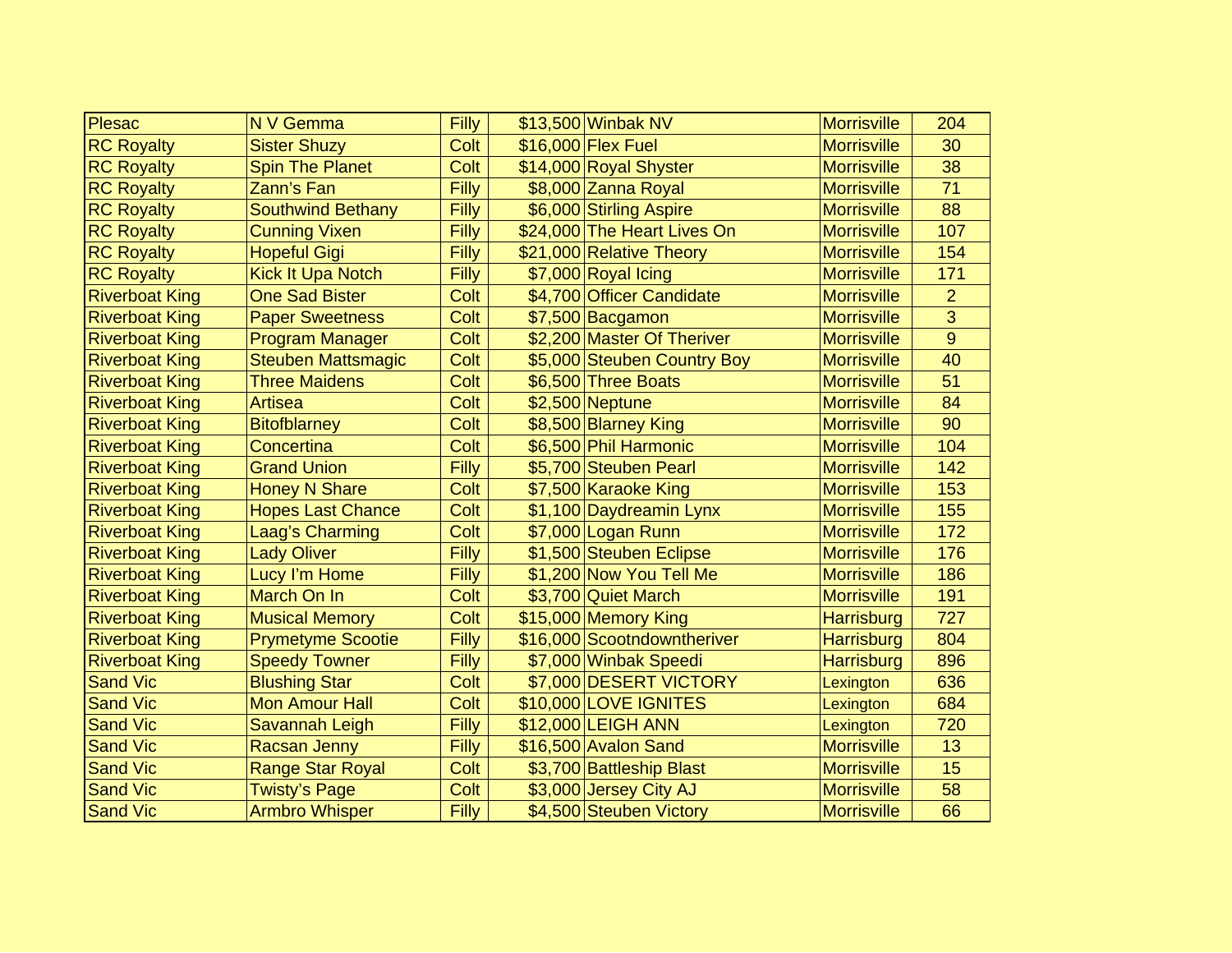| <b>Sand Vic</b>        | <b>Christmas Photo</b>    | Filly        |              | \$12,000 Beach Photo        | <b>Morrisville</b> | 99             |
|------------------------|---------------------------|--------------|--------------|-----------------------------|--------------------|----------------|
| <b>Sand Vic</b>        | <b>Dusty Girl</b>         | Filly        |              | \$6,000 Paradise Dusty      | <b>Morrisville</b> | 118            |
| <b>Sand Vic</b>        | <b>Early Vacation</b>     | Colt         |              | \$2,500 Rex Terror          | <b>Morrisville</b> | 121            |
| <b>Sand Vic</b>        | Emily's Program           | Colt         |              | \$18,000 Programedtowinnow  | <b>Morrisville</b> | 123            |
| <b>Sand Vic</b>        | <b>Even Bolder</b>        | Filly        |              | \$7,500 Even Wiser          | <b>Morrisville</b> | 126            |
| <b>Sand Vic</b>        | <b>Principessa Susi</b>   | Filly        |              | \$10,000 Sandi Bucket       | <b>Harrisburg</b>  | 577            |
| <b>Sand Vic</b>        | <b>Galahad's Damsel</b>   | Filly        |              | \$35,000 Damsel In The Sand | <b>Harrisburg</b>  | 801            |
| <b>Sand Vic</b>        | <b>Jeans N Rings</b>      | Colt         |              | \$11,000 Bourbon Slush      | <b>Harrisburg</b>  | 807            |
| <b>Taurus Dream</b>    | <b>Charlotte Russe</b>    | Filly        |              | \$3,000 Seven Thirty        | <b>Morrisville</b> | 98             |
| <b>Totally Western</b> | <b>Play The Dice</b>      | Filly        |              | \$3,000 Lucky Dice          | <b>Morrisville</b> | $6\phantom{1}$ |
| <b>Totally Western</b> | <b>Smoldering Heart</b>   | Filly        |              | \$2,000 Val Kyrie De Vie    | <b>Morrisville</b> | 33             |
| <b>Totally Western</b> | <b>Always Available</b>   | Filly        |              | \$2,200 Totally Available   | <b>Morrisville</b> | 76             |
| <b>Totally Western</b> | <b>Erie Blue Chip</b>     | Colt         |              | \$2,500 Steuben Gal         | <b>Morrisville</b> | 124            |
| <b>Totally Western</b> | <b>Gothamite</b>          | Colt         |              | \$8,000 Totally Rad         | <b>Morrisville</b> | 140            |
| <b>Totally Western</b> | <b>Hana Plumsted</b>      | Filly        |              | \$3,500 Daisy Belle         | <b>Morrisville</b> | 147            |
| <b>Totally Western</b> | <b>Lady Camella</b>       | Filly        |              | \$8,000 Ella's Twin         | <b>Morrisville</b> | 173            |
| <b>Totally Western</b> | <b>Purrfect Kitty</b>     | Colt         |              | \$4,000 Totally Perfect     | <b>Harrisburg</b>  | 629            |
| <b>Totaly Western</b>  | <b>Silk Slip</b>          | Filly        |              | \$6,000 Totally Silk        | <b>Morrisville</b> | 29             |
| <b>Village Jove</b>    | <b>Slotting Allowance</b> | Filly        |              | \$5,500 Chris's Catch       | <b>Morrisville</b> | 32             |
| <b>Village Jove</b>    | <b>Western Beauty</b>     | Filly        |              | \$5,000 Western Wildcat     | <b>Morrisville</b> | 65             |
| <b>Village Jove</b>    | <b>American Bunny</b>     | Filly        |              | \$3,700 Flower Basket       | <b>Morrisville</b> | 77             |
| <b>Village Jove</b>    | <b>Coastal Living</b>     | Filly        |              | \$4,500 Destiny's Calling   | <b>Morrisville</b> | 102            |
| <b>Village Jove</b>    | <b>Crank Call</b>         | Filly        |              | \$2,000 Pretty Easy Call    | <b>Morrisville</b> | 105            |
| <b>Village Jove</b>    | <b>Dream Season</b>       | Colt         |              | \$4,500 Street King         | <b>Morrisville</b> | 116            |
| <b>Village Jove</b>    | <b>Gracie's Day</b>       | Colt         |              | $$12,000$ Gracie's Boy      | <b>Morrisville</b> | 141            |
| <b>Village Jove</b>    | In The Swing              | Colt         |              | \$5,000 Swing Into Night    | <b>Morrisville</b> | 158            |
| <b>Village Jove</b>    | <b>Jims Donna</b>         | Filly        |              | \$4,700 Donna M             | <b>Morrisville</b> | 162            |
| <b>Village Jove</b>    | <b>Mademoiselle Lucky</b> | Colt         |              | \$4,000 Lucky Jove          | <b>Morrisville</b> | 188            |
| <b>Whelan Willie</b>   | <b>Infectious Laugh</b>   | Colt         |              | \$3,500 Willies Last Laugh  | <b>Morrisville</b> | 160            |
|                        |                           | <b>Total</b> | \$15,251,400 |                             |                    |                |
|                        |                           | Ave.         | \$27,497     |                             |                    |                |
|                        |                           |              |              |                             |                    |                |
|                        |                           |              |              |                             |                    |                |